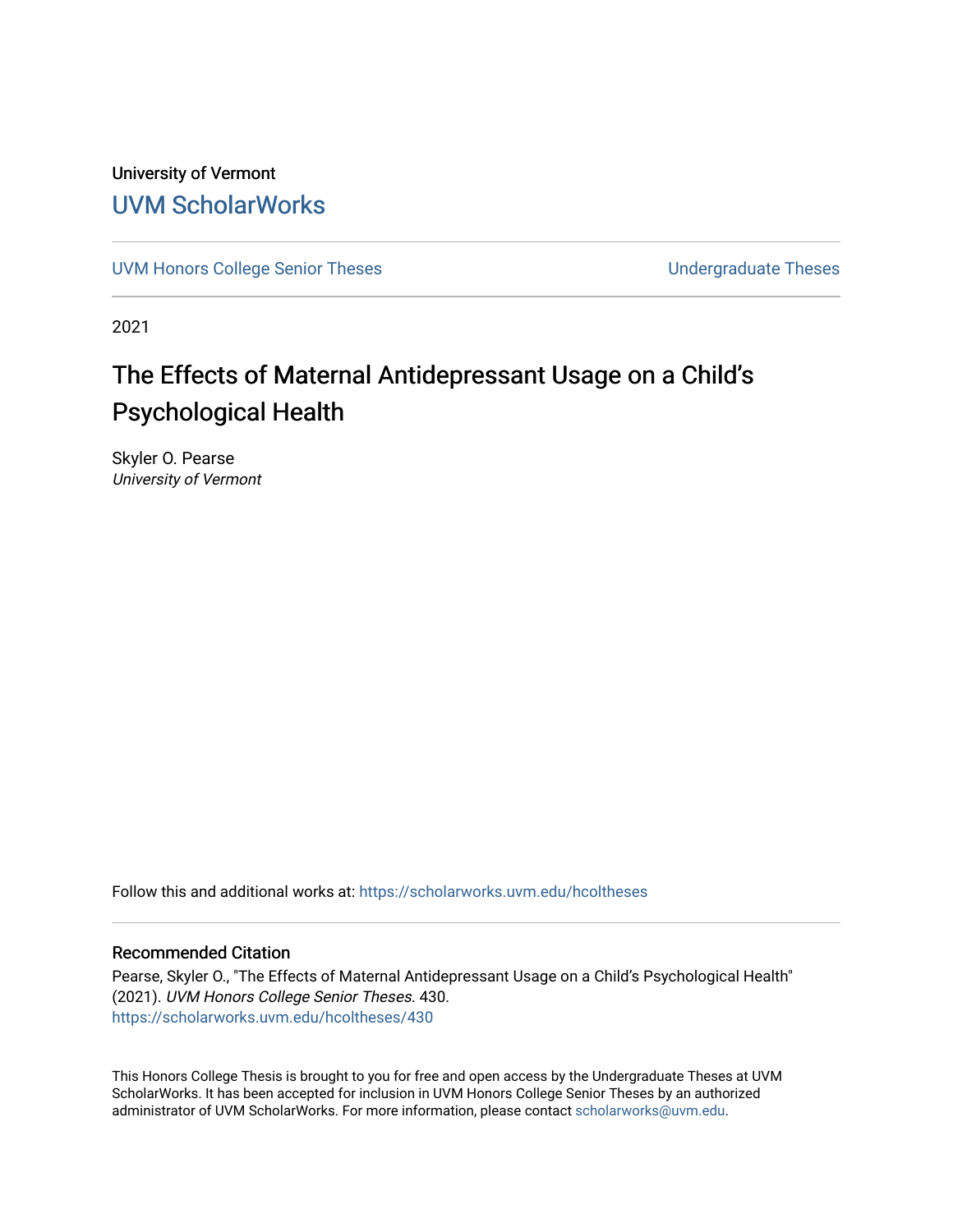# **The Effects of Maternal Antidepressant Usage on a Child's Psychological**

**Health**

Skyler O. Pearse

Department of Neuroscience, College of Arts and Sciences, University of

Vermont

Honors College Thesis

May 6, 2021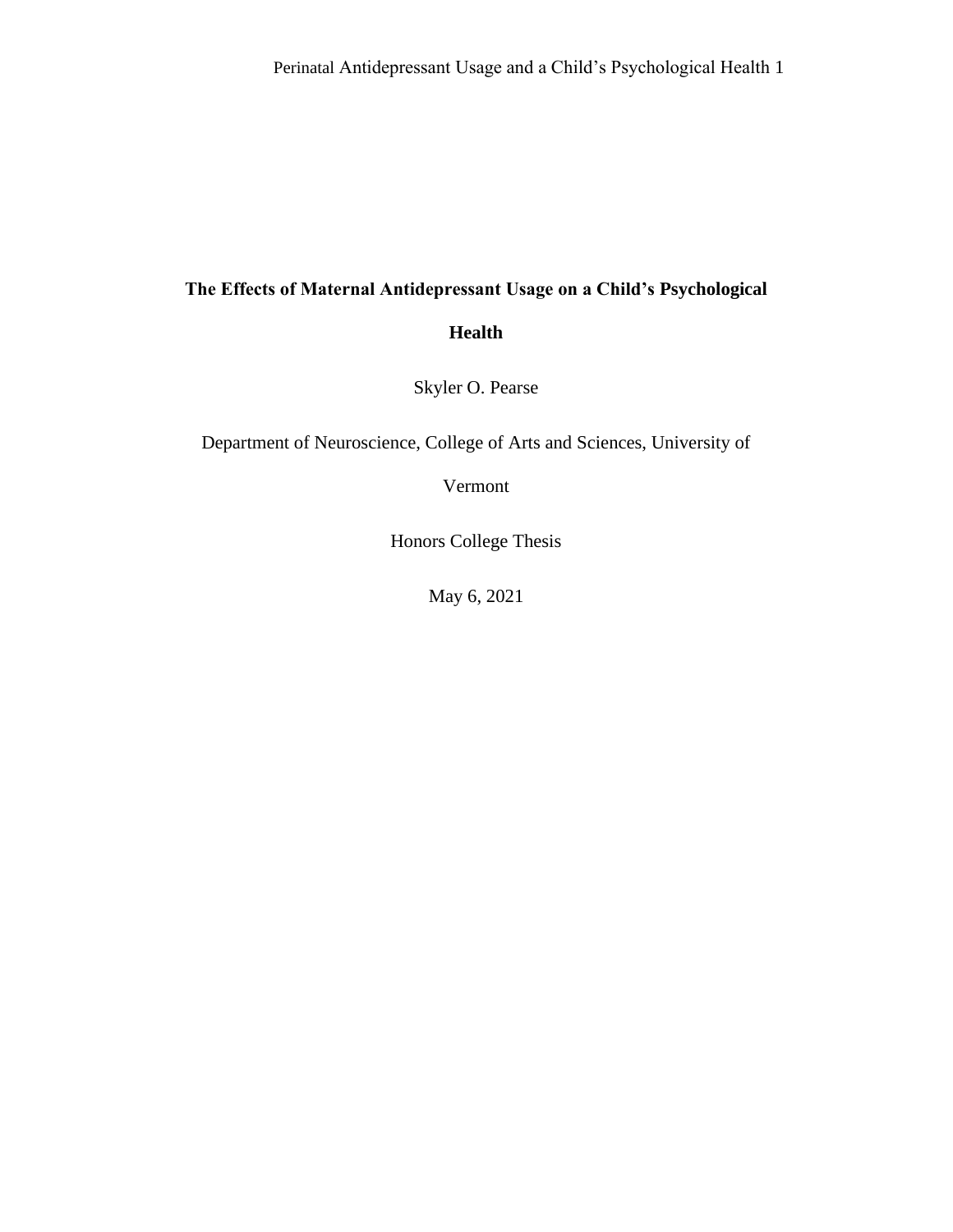#### **ABSTRACT**

Because of a lack of consistent research, antidepressant usage during pregnancy is a confusing subject for consumers. Results from some studies imply that antidepressant usage during pregnancy for the treatment of depression and other mood disorders can have negative effects on a child. Conflicting evidence indicates that the negative effects potentially caused by antidepressants are not as intense as the effects of untreated depression during pregnancy. Current research on antidepressant usage during pregnancy only examines general health measures in infants and toddlers and does not examine effects on older children who are able to be assessed for potential cognitive and mood influences of perinatal antidepressants. This study investigated the effects of maternal antidepressant usage on psychological development in children at 9-10 years of age and 11-12 years of age. The data showed that perinatal medication usage did not affect children's mental health in early adolescence. The use of antidepressants during pregnancy is potentially safe for the fetus, the childbearing parent, and the child during early adolescence.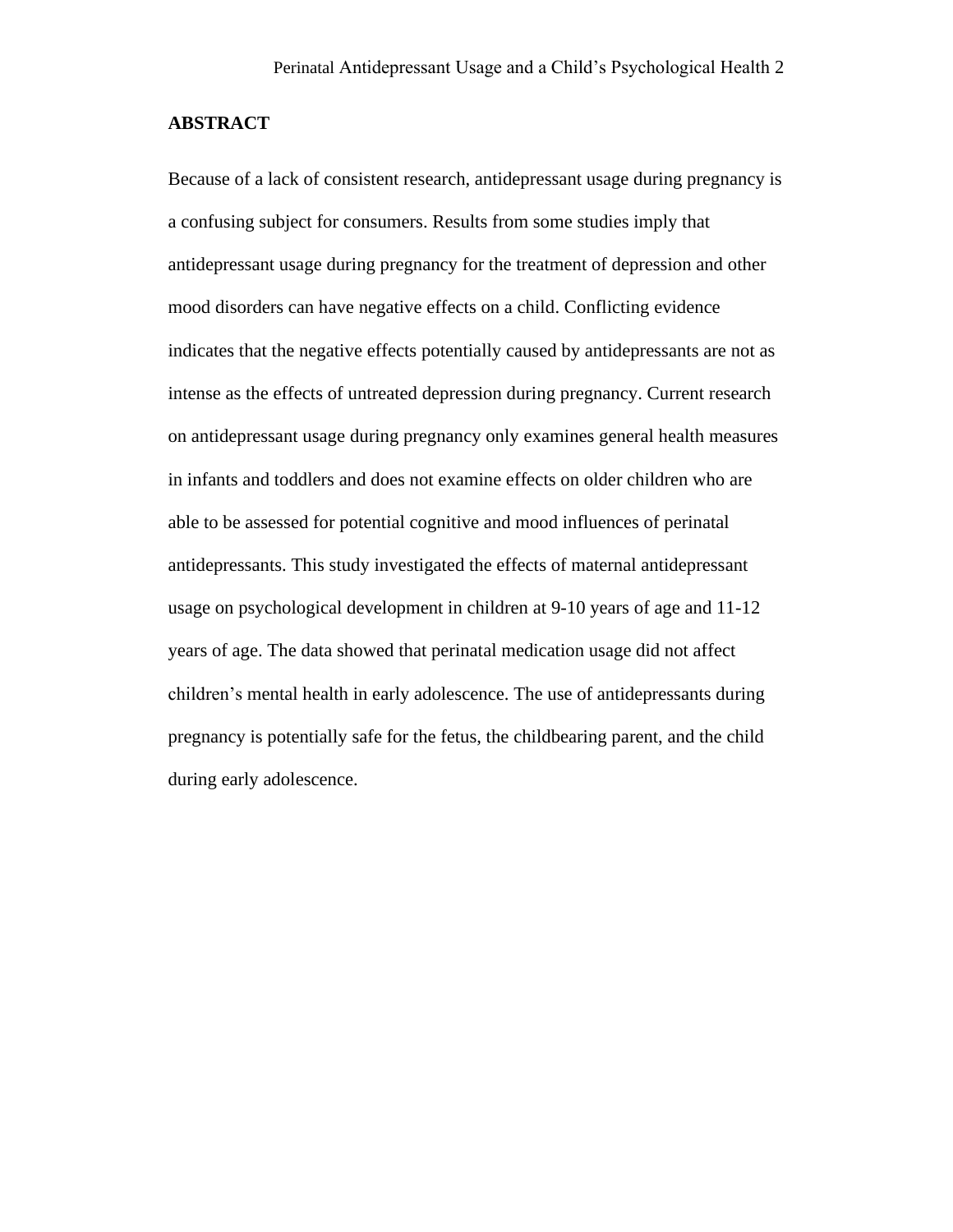#### **Introduction**

In the United States, depression is second only to heart disease as a leading cause of medical disability (Michaud 2001). Women are vulnerable to mood instability at times of life-cycle related hormonal changes including pregnancy, post-miscarriage, postpartum and perimenopause (Burt, et al., 2008). There are neurobiological, genetic, and psychosocial factors that influence the increased vulnerability for depression in women (Burt and Quezada, 2009). The impact of maternal depression on maternal and child health, psychological wellbeing, and other possible consequences of chronic depression are important aspects of mood to examine because of the prevalence of depression in the U.S.

Childbirth is a difficult process that can result in mental and physical health issues. During pregnancy, typical hormone levels are askew leading to mood instability (O'Hara, et al., 1990). Childbearing people are prescribed medications to maintain and balance the hormonal levels. These hormonal changes are often more severe in people with preexisting mental health disorders. For example, childbearing people with clinically diagnosed bipolar disorder who had a severe postpartum episode have a risk of greater than 60% for a severe recurrence following a further pregnancy compared to a risk of around 25% for bipolar people who have not experienced a postpartum episode (Robertson et al. 2005). Studies have shown that during late pregnancy childbearing people experience significantly higher levels of depressive symptomatology and poor social adjustment than non-childbearing people (O'Hara, et al., 1990). It is important to examine more closely the effects of starting or stopping prescription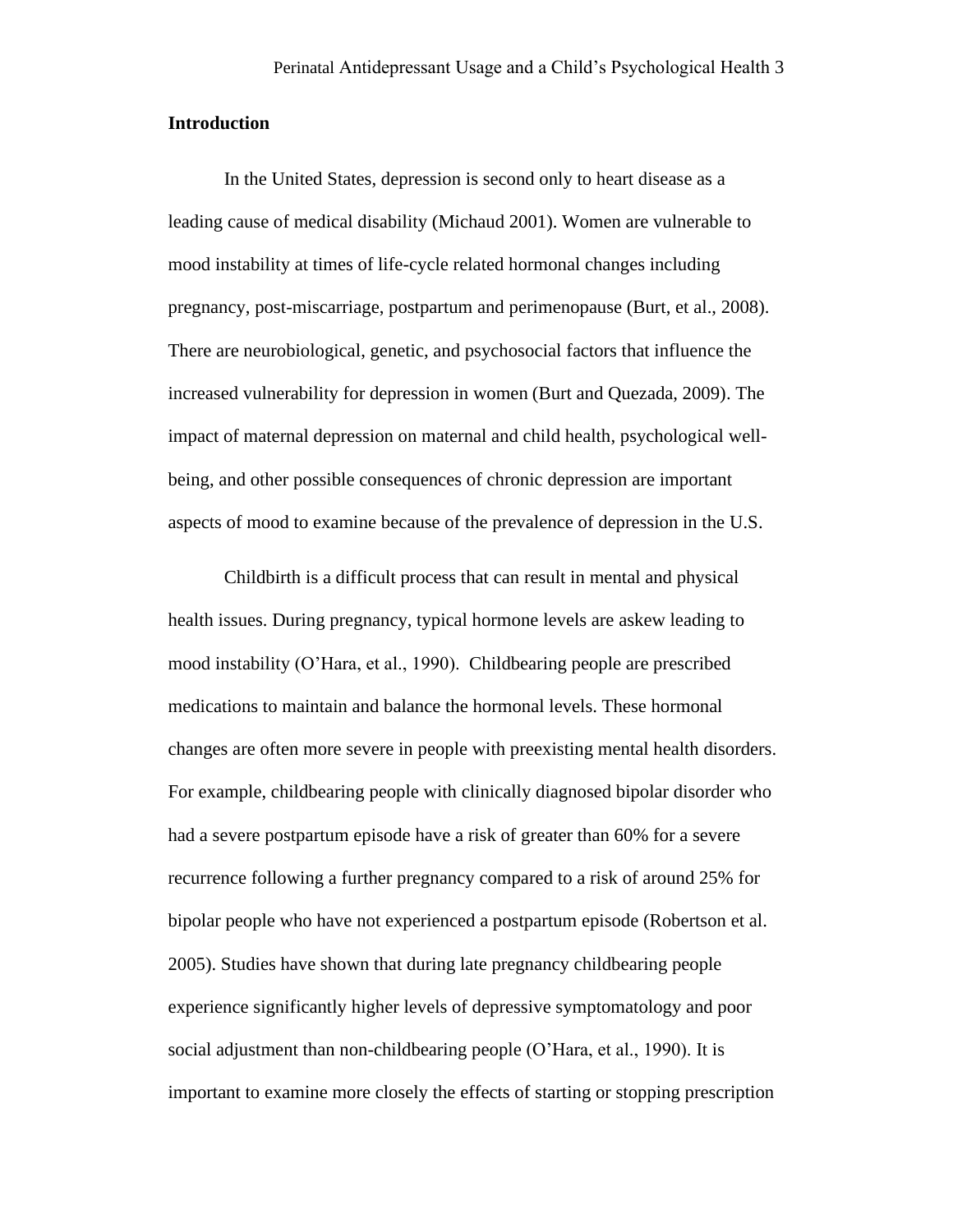medications while pregnant because of the vulnerability to depression and other mood disorders that childbearing people have and the associated risks to the child if the parent's mental health is left untreated. Two interesting but detrimental mood disorders that are often a result of these hormonal fluctuations are postpartum depression and perinatal depression.

Postpartum depression is depression in the child-carrying person after they have given birth. Studies have shown that postpartum depression is best treated with antidepressants like selective serotonin reuptake inhibitors (SSRIs) such as Venlafaxine (Cohen, et al., 2001). Although there have been many studies on the effects of maternal postpartum depression on the child and how to treat postpartum depression, there has been significantly less investigation of perinatal depression.

Perinatal depression is when a major depressive disorder occurs before pregnancy, during pregnancy, and up to a year after the child is born. Perinatal depression effects 10–15% of childbearing people (Lee, et al., 2016). One of the biggest concerns with perinatal depression is how to treat it and how the depression and the treatment will affect the fetus and infant. Perinatal mood disorders can manifest in the form of depression, anxiety, obsessive compulsive disorder, post-traumatic stress disorder, bipolar disorder, and psychosis (Jones, et al., 2010). One in seven childbearing people suffers from perinatal mood disorders or anxiety symptoms making it more common than gestational diabetes and gestational hypertension (Wood, 2020). Not only do these mood disorders affect the pregnant person and fetus, but perinatal mood disorders also affect the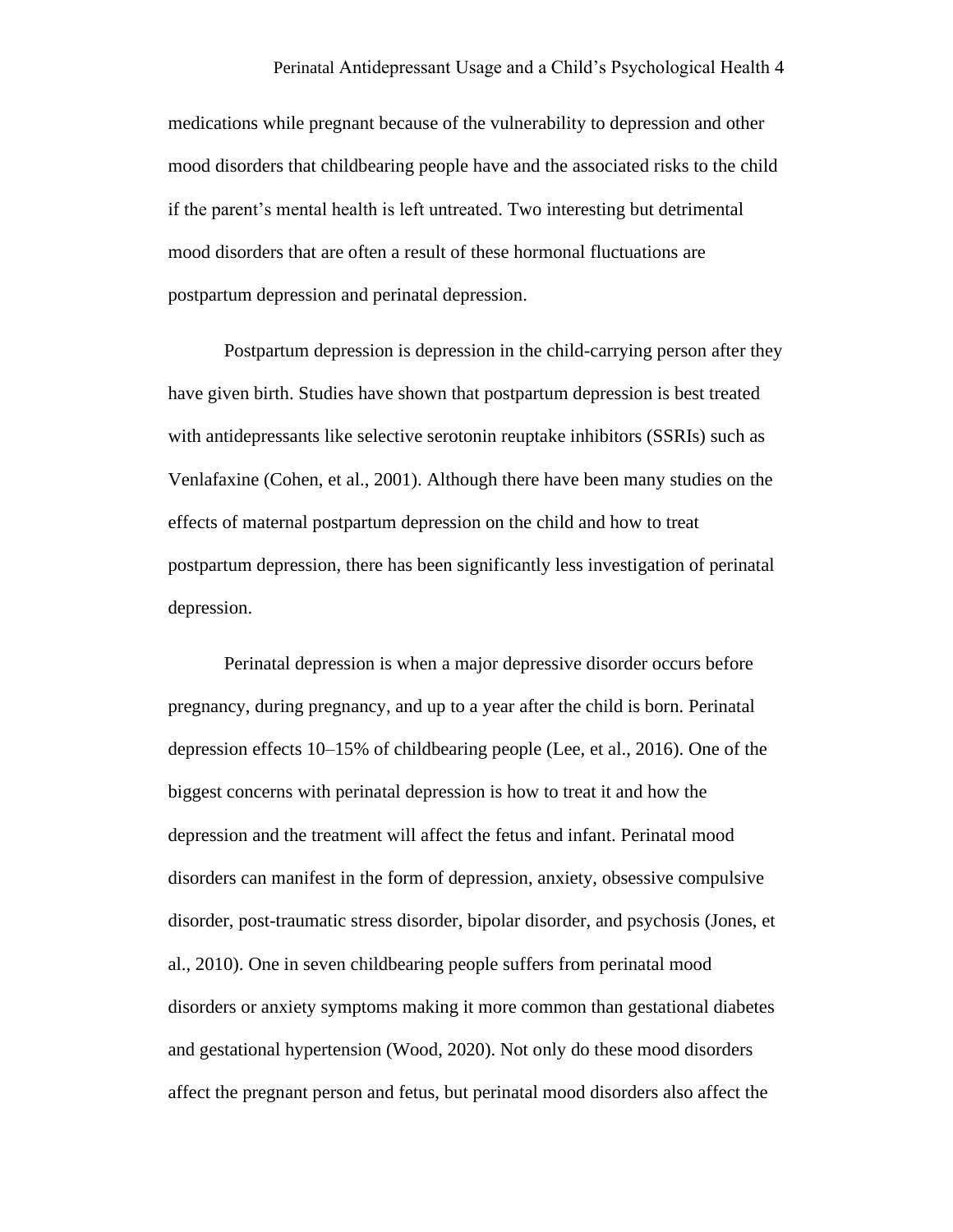infant's health. Research has shown that perinatal mood disorders can lead to low birth weight, preterm delivery, cognitive delays, and behavioral problems in the child (Wood 2020).

To treat perinatal mood disorders, some patients will take antidepressants. There has been discussion on the effects of maternal antidepressant use on cognition and learning in children, and studies have found that there are no effects of antidepressants on the child's cognition (Nulman, et al., 2002). However, the previous study only examined toddlers and did not assess older children or other aspects of mental health. Although research has looked at the effects of perinatal depression and perinatal usage of antidepressants on physical and cognitive processes in infants, there is little research on the effects of perinatal antidepressants on the psychological health of older children which is the focus of this thesis (Deave, et al., 2008).

Previous research has shown that antidepressants taken during pregnancy interact with the fetuses' environment in the womb (Bellissima, et al., 2020). Specifically, studies have shown that in patients that used antidepressants, there was an increase in S100B protein levels in maternal-fetal biological fluids (Bellissima, et al., 2020). S100B protein is involved in multiple cellular processes, like cell differentiation, neurogenesis, neuronal plasticity, and can enhance memory and overall cognition (Bellissima, et al., 2020). S100B can be a glia marker protein because it may be released by astrocytes and oligodendrocytes. S100B protein is an important protein in the brain and has even been used as an early assessment to see if a patient has a traumatic brain injury (TBI). If there are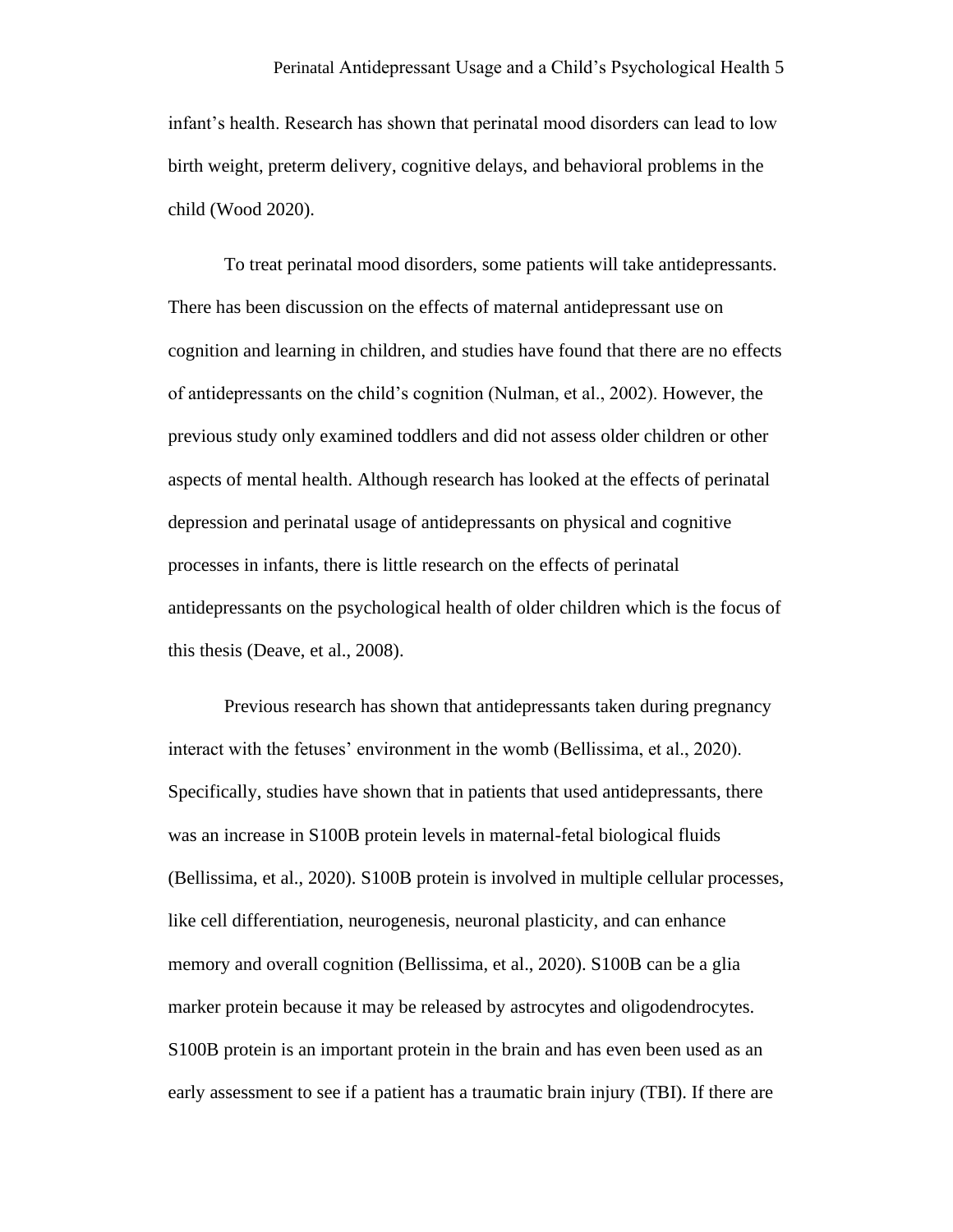higher levels of S100B protein that means there is a high level of cell death and in turn a marker of a TBI (Thelin, Nelson, and Bellander, 2017).

The S100B protein was also shown to be an indicator of mood disorders. S100B levels were increased in those with depression and were decreased using antidepressant treatment (Schroeter, et al., 2013). Increased and disrupted S100B protein levels have also been correlated with physical health issues in the fetus and the parent like congenital heart disease and pre-eclampsia (Tskitishvili, et al., 2006; Bokesch, et al., 2002).

There has been previous research investigating the effects of antidepressant usage during pregnancy on the development of the offspring's brain. Specifically, one study found that in a rat model, fluoxetine treatment during rat pregnancy decreased the anogenital distance (the distance from the midpoint of the anus to the genitalia) in juvenile male offspring and in adult male offspring it was found that there was a decrease in the number of intromissions (insertion of penis into vagina), a longer latency to the first intromission, and a longer latency to the first ejaculation (Rayen, et al., 2013). This same study also found that exposure to fluoxetine and/or prenatal stress in the womb decreased the sexually dimorphic nucleus of the preoptic area (SDN-POA) (Rayen, et al., 2013). In addition, it was found that prenatal stress, but not exposure to developmental fluoxetine, decreased the number of tyrosine hydroxylase (TH)-positive cells in anteroventral periventricular nucleus (AVPv) and the volume of the posterior bed nucleus of the stria terminalis (pBST) in male offspring (Rayen, et al., 2013). This data shows that there is some kind if molecular level that antidepressant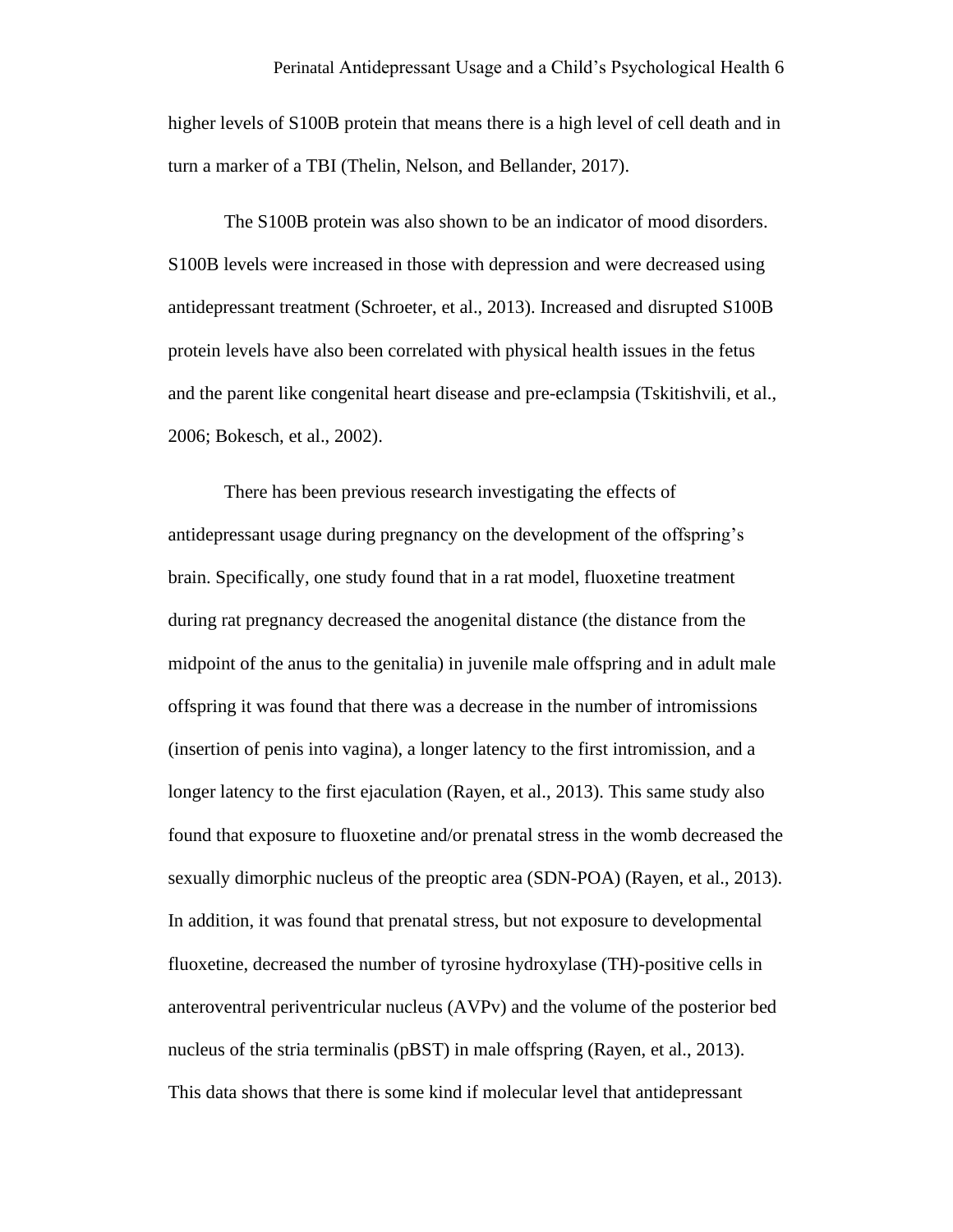usage is affecting. Further research needs to look at what these changes can lead to.

In comparison, other studies have shown that there is no correlation between the use of antidepressants for perinatal depression and increased pregnancy risks (Nordeng, et al., 2012). The current data do not suggest an increased risk of malformations, preterm birth, or low birth weight following prenatal exposure to antidepressants (Nordeng, et al., 2012). Previous research has also shown that neither tricyclic antidepressants nor fluoxetine adversely affected the child's global IQ, language development, or behavior (Nulman, et al., 2002). However, there was a significant and negative association between IQ and the duration of the maternal depression (Nulman, et al., 2002). These data show that there may be a correlation between the intensity and length of the depression and the severity of the defects (mental and physical) on the offspring.

Prenatal depression is extremely important to treat because developmental delays have been seen in children whose birth parent was depressed during pregnancy (Deave, et al., 2008). However, the previous study did not include the use of antidepressants during pregnancy to treat maternal depression. The previous literature has examined the effects of antidepressant treatment for maternal depression on a child's cognition, learning ability (Deave, et al., 2008), and IQ (Nulman, et al., 2002). There is a gap in the literature when it comes to the investigation of the effects of the use of antidepressants during pregnancy on mood related disorders like depression in an offspring later in childhood.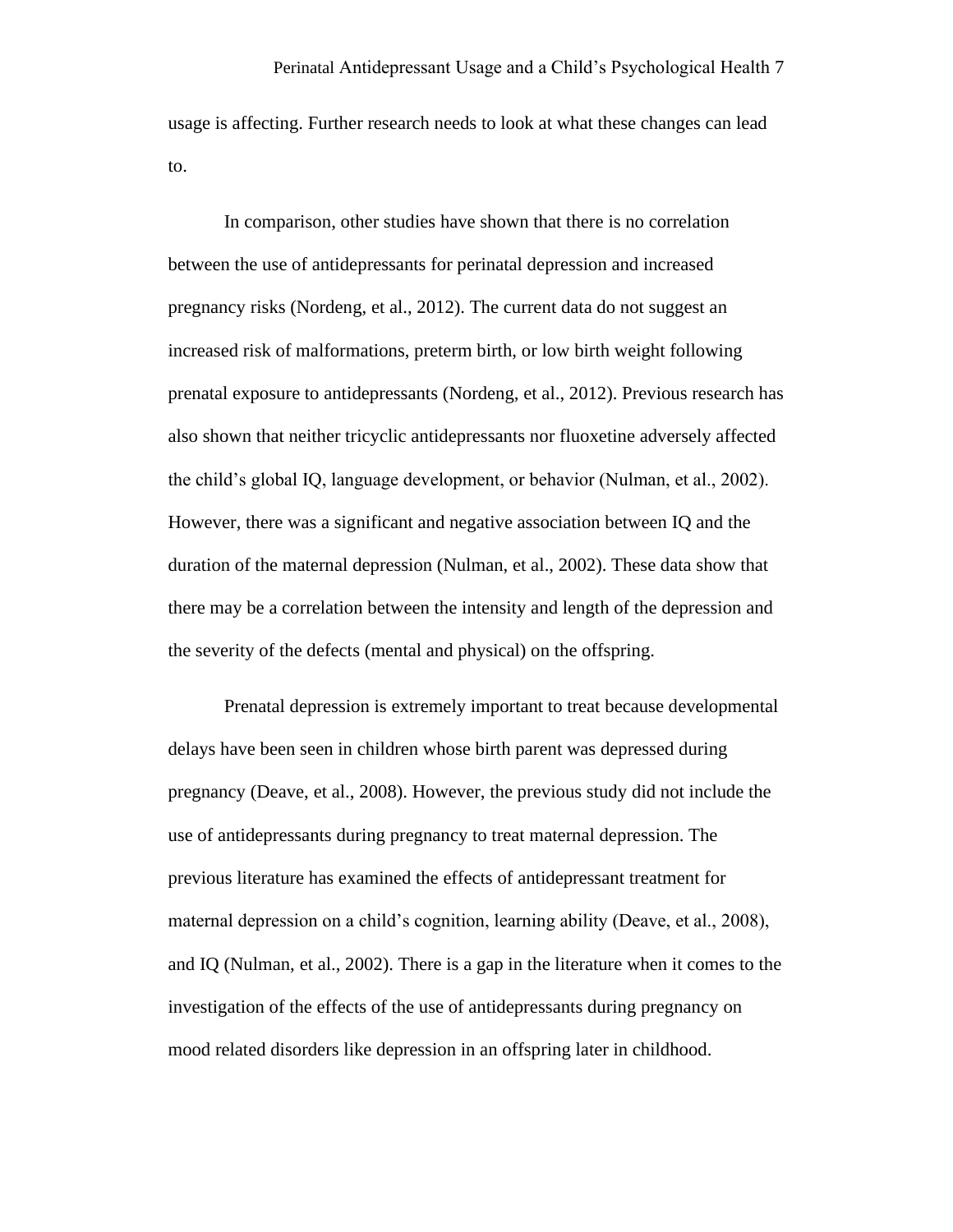The aim of this study was to investigate the influence of perinatal antidepressant use on psychological development in children aged 9-14 years. Specifically, the child's mood with regards to mood disorders like depression, anxiety, obsessive compulsive disorder, post-traumatic stress disorder, bipolar disorder, and psychosis was examined. We hypothesize that the offspring of childbearing people who took antidepressants during pregnancy will report more negative mental health issues during adolescence compared to the offspring of childbearing people who did not take antidepressants during pregnancy. Using data from the national Adolescent Brain Cognitive Development (ABCD) Study (abcdstudy.org), this thesis examined relationships between mood disorders in children whose birth mother used perinatal antidepressants compared to the children of a birth mother who was not treated with antidepressants during pregnancy.

# **Methods**

Previous data obtained by the Adolescent Brain Cognitive Development (ABCD; abcdstudy.org) study were analyzed to test hypotheses about the relationships between maternal antidepressant use and child mental health measures. The ABCD study is a long-term study of brain development and child health that is currently in progress at 21 sites throughout the U.S including the University of Vermont. Children were included at the start of this study if they met the following criteria: age 9.00 to 10.99 years at time of baseline assessments; able to validly complete baseline assessments including MRI scanning; and fluent in English.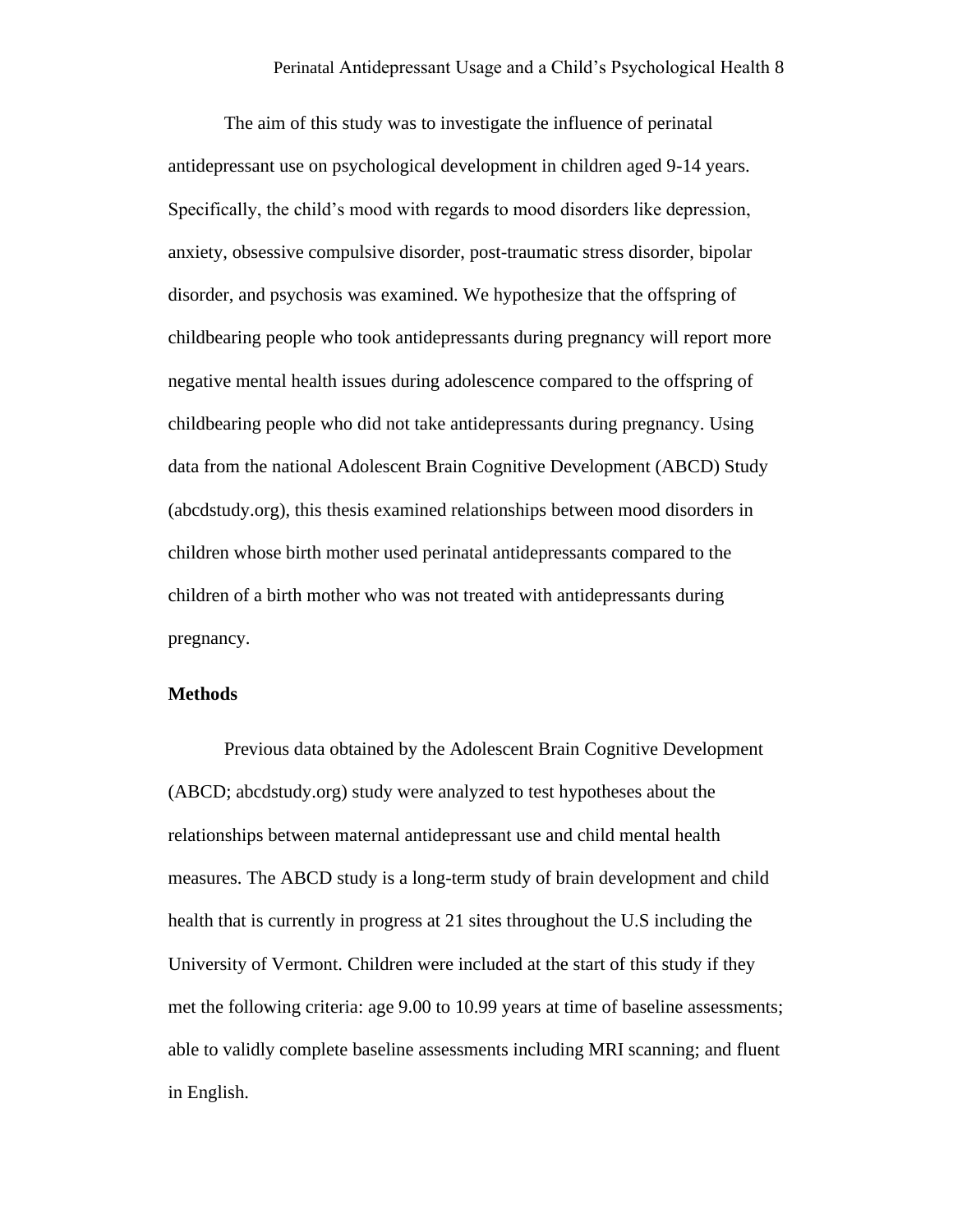Children were excluded from the study for the following; MRI contraindications such as orthodontic braces or irremovable dental appliances containing ferromagnetic materials, claustrophobia that cannot be overcome with repeated attempts, non-removable ferromagnetic metal implants that may distort the images, or youth is pregnant on day of scanning based on urine pregnancy test in postmenarcheal females; not fluent in English; non-correctable vision, hearing or sensorimotor impairments that may confound the child's responses on the assessments; a history of persistent major neurological disorders such as cerebral palsy, brain tumor, stroke, brain aneurysm, brain hemorrhage, or subdural hematoma (other exclusionary medical or neurological conditions included multiple sclerosis, sickle cell disease, and the following seizure disorder diagnoses: Lennox-Gastaut syndrome, Dravet syndrome, and Landau Kleffner syndrome); gestational age less than 28 weeks and birthweight less than 1,200 grams (2 lb 10 oz). Birth complications that resulted in hospitalization for more than a month are exclusionary (but not if the hospitalization was due to prematurity alone); a current diagnosis of schizophrenia, autism spectrum disorder (moderate or severe), mental retardation/intellectual disability, or alcohol/substance use disorder. (A past diagnosis that has remitted is not exclusionary); a history of traumatic brain injury (TBI): TBI with loss of consciousness >30 minutes, or Amnesia >24 hours, or positive neuroimaging findings (e.g., symptomatic hemorrhage) secondary to TBI; parent/guardian's report that the child would be unable to complete the baseline assessments (i.e.,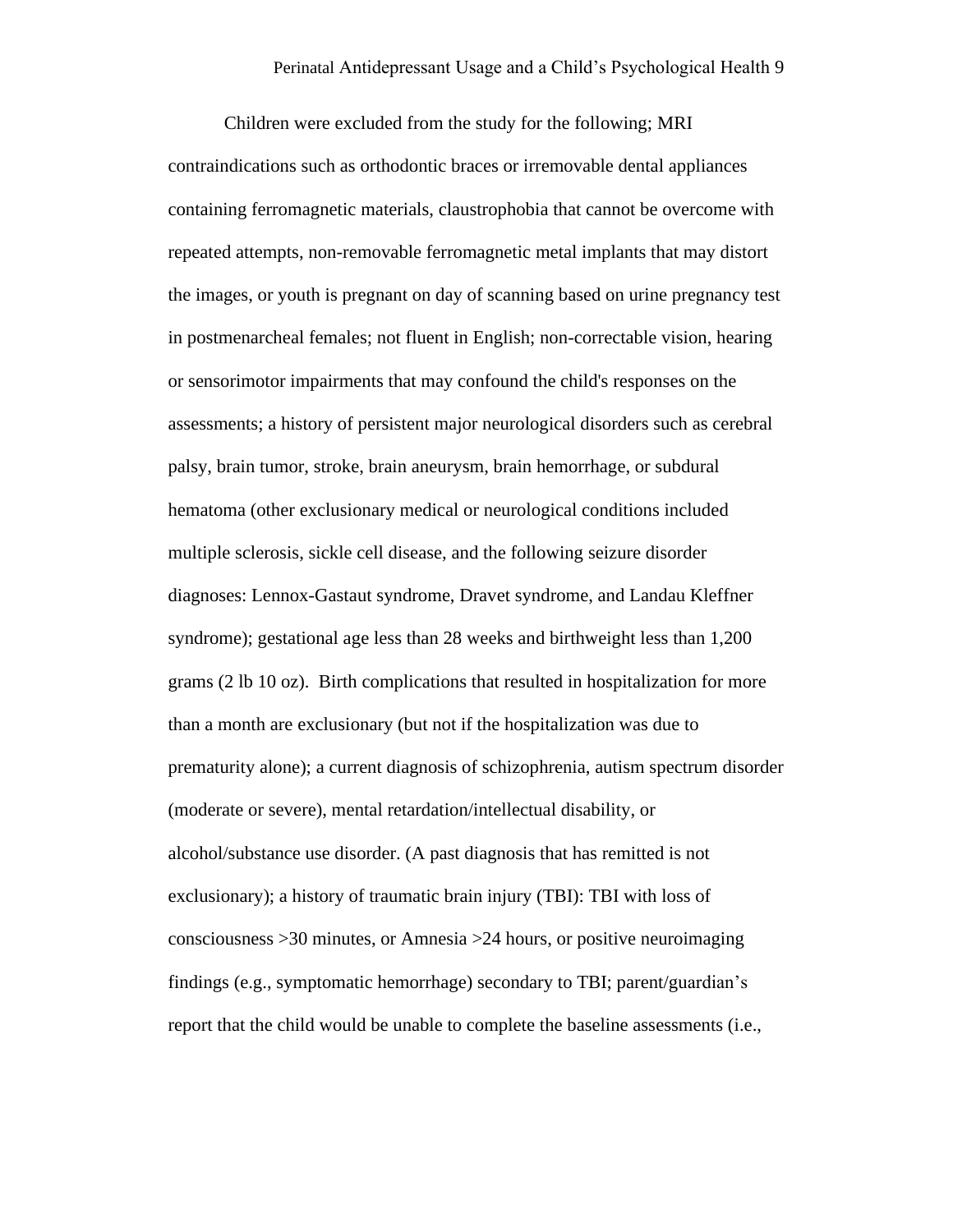answer questions, solve puzzles on an iPad, follow directions, and lie still in the MRI scanner).

Parents were included if they were the primary custodial parent or legal guardian with the child in the home for most of the year. Parents were excluded if they were unwilling to attend annual visits and complete the parental assessments.

If a child and parent pair met all the criteria the children's symptoms and diagnoses and the biological parents' prescription drug and street drug usage was examined. There were 11,880 children who enrolled in the study as 9- or 10-yearolds. They are currently being followed for 10 years and are in approximately year four of the study. Using the Kiddie Schedule for Affective Disorder and Schizophrenia (KSADS; Kaufman et al. 2013)) the children's diagnosis and symptoms data were collected. The KSADS is a semi-structured interview used to measure current and past symptoms of mood, anxiety, psychotic, and disruptive behavior disorders in children ages 6-18 years old (Kaufman et al. 2013). A few examples of questions asked were;

1. In the past two weeks, how often have you felt sad, down, or depressed, with the down feeling lasting most of the day? (Townsend et al., 2020).

The KSADS was updated to assess DSM-5 diagnoses, and it is this version that has been translated into a computerized assessment which the ABCD study uses (Kaufman et al. 2013). The data examined for this research question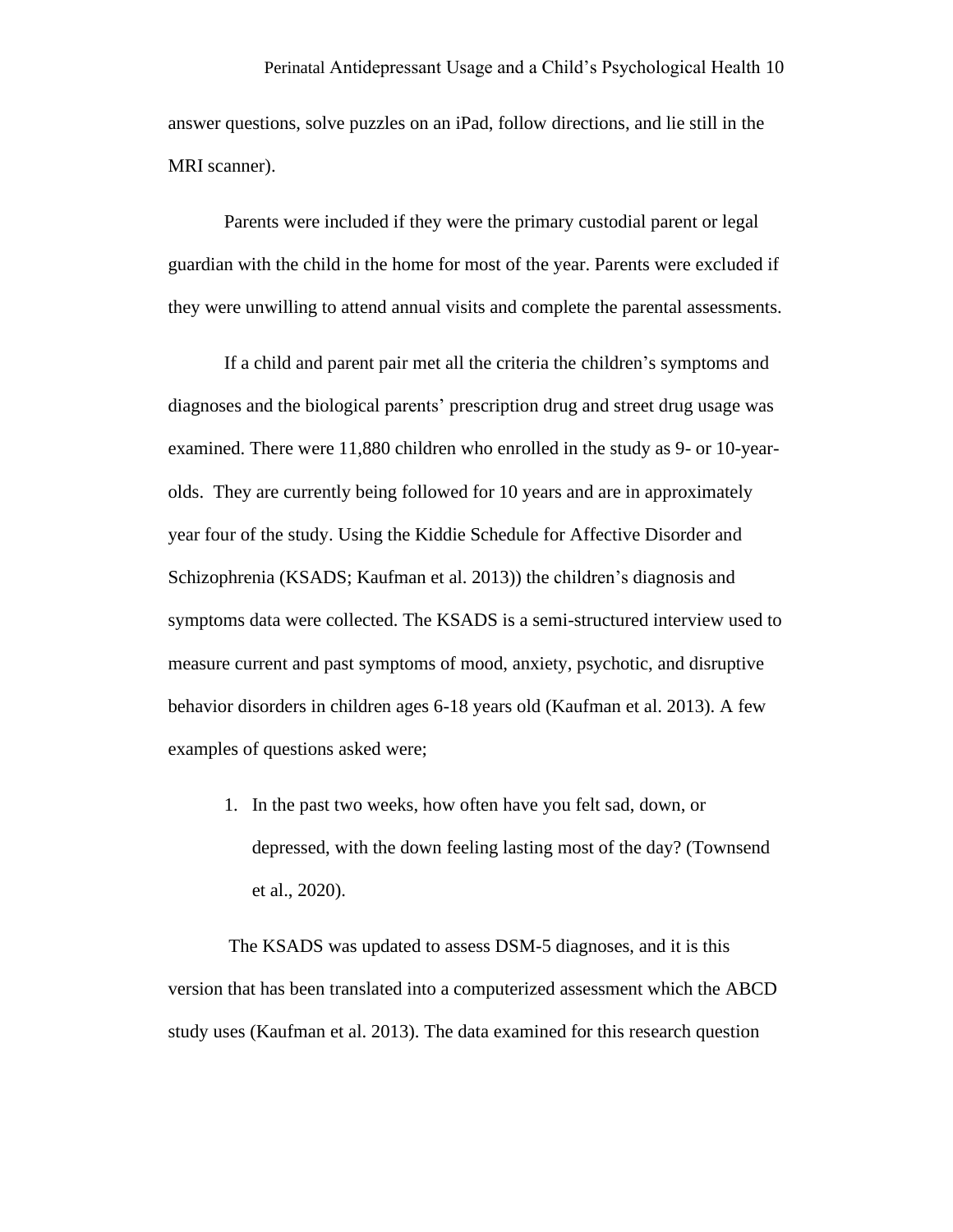were the baseline or first symptom and diagnosis section of the KSADS and the 2 year follow up diagnosis and symptom section of the KSADS for the children.

The biological birth parent was asked whether they took a medication before being pregnant with their child and if they answered "yes" they were asked to list the prescription drugs they were taking. They were asked a similar question again but this time they were asked whether they took prescription drugs while they were pregnant. If they answered "yes" they were then asked to list the names of those drugs. There was space for up to five different prescription drugs to be listed. The subjects were also asked whether they had used alcohol, marijuana, tobacco, heroin/morphine, or crack/cocaine while pregnant with their child. Participants that left any of these questions blank (including the name of the medication) were excluded from the analysis.

To begin, the data for the participants' prescription drug usage had to be sorted and categorized by the class of medication the subject was using before and during pregnancy. The medications were broken up into five different groups: 1 antidepressants, 2 - opiates, 3 - stimulants, 4 - hormones, and 5 - other (including bipolar medications and over the counter medications). The frequency of specific prescription drug usage was obtained.

In addition to the parents' data, the children's data had to be organized into the KSADS baseline symptom and diagnosis report and the 2-year follow up report. The KSADS consisted of the child being interviewed every year in person and completing a telephone interview at the 6-month intervals between the visits. During these check-ins and visits, the children would answer multiple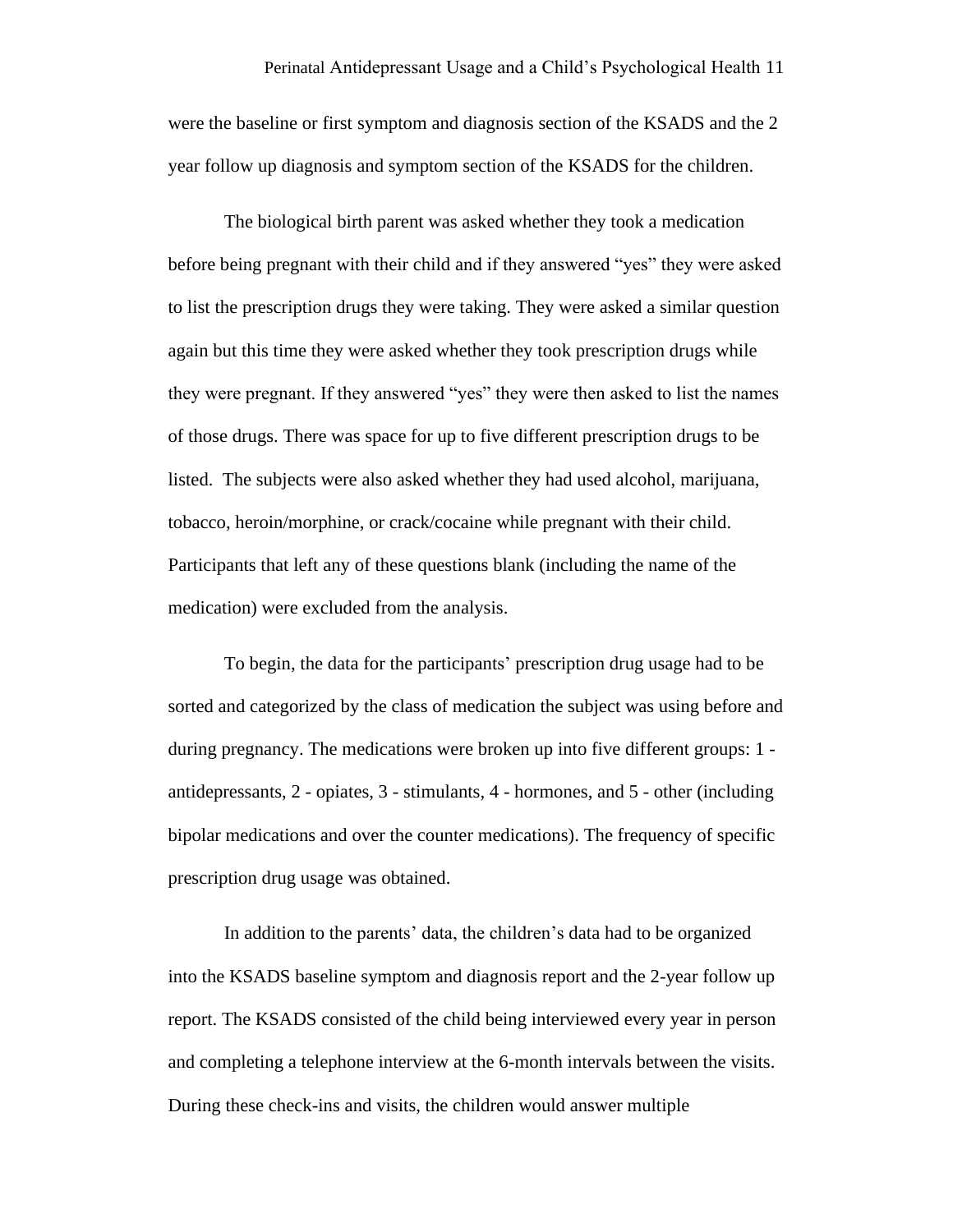questionnaires about many domains of functioning and development including mood and cognition. These data are then compiled into the symptoms and diagnosis report which highlights different mood and cognition disorders like, depression, bipolar, psychosis, schizophrenia, and suicidal ideation. The diagnosis section was separated from the data and analyzed further.

Using the unique NDARs (numbers) that corresponded with each parent and child pair, the children were matched up to the parents. Many of the parents who left the 'yes' or 'no' answers blank or did not identify what type of prescription drug was taken during pregnancy, were not included in the analysis because it could not be confirmed whether there was the presence of a prescription drug while in utero. Only biological parents were included in the analysis. The children were sorted into different groups depending on what prescription and over-the-counter drugs and street drugs the childbearing parent took during pregnancy. There was also a group of children (n=8388) whose biological mother did not take any prescription or street drugs while pregnant with them. About 300 children were randomly selected from this group to be compared with the other groups of children.

Using SPSS, independent samples T-tests were run between the children in the perinatal antidepressant group and the children in the no perinatal prescription or street drug group (control group). Independent samples T-tests between the control group and each prescription drug class and all the street drugs were analyzed as well. This same process was used for the 2-year follow up data. The comparison data between medication and street drug usage to the children's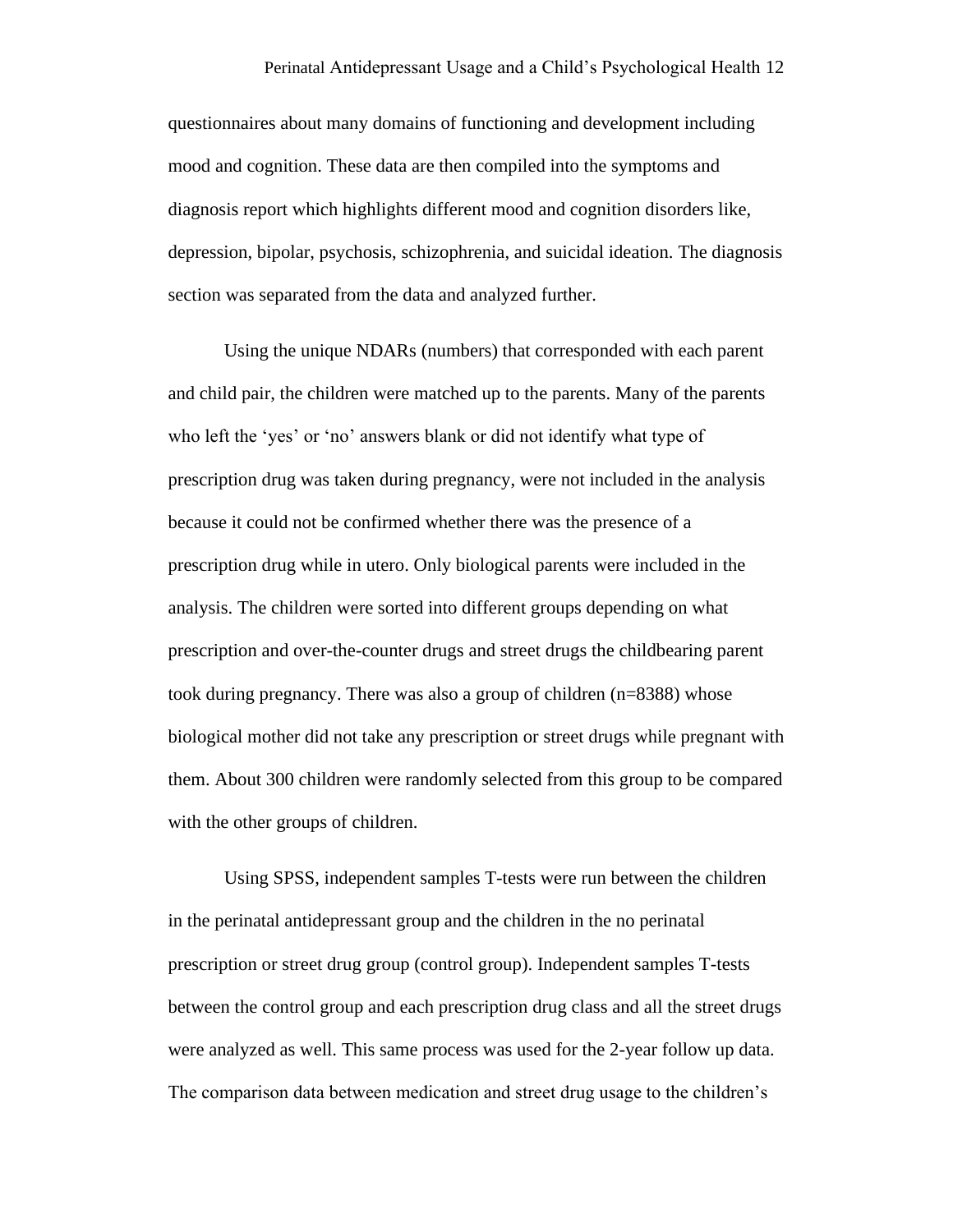diagnosis report from the baseline and 2-year follow up were also analyzed to examine any change over time using a one-way ANOVA.

### **Results**

The total number of participants who took prescription drugs and or over the counter medications while pregnant was 1525 (Table 1). Participants were also surveyed on what types of street drugs they used while pregnant. Many participants left the spaces blank while others answered 'yes' or 'no' to having used the street drug while pregnant. Out of the total sample, 1250 participants answered 'yes' to using one or more of the street drugs listed (Table 2.).

The one-way ANOVA between all the drug groups and the dependent variables from the KSADS revealed that for the most part there was no effect of maternal medication usage on a child's mental health outcomes with two important exceptions. There was an effect of maternal medication usage on suicidal ideation  $(F(4,1797) = 2.554, p = .04,$  Table 3.) Overall, two children out of the 296 in the perinatal antidepressant group stated that they were experiencing suicidal ideation. The other medication groups did not reveal any differences in suicidal ideation. There was also an effect of medication group for present suicide attempt,  $(F(4, 1795) = 2.398$ ,  $p = .048$ , Table 4.) Two children out of 296 in the perinatal antidepressant group stated that they had a present suicide attempt. Other reports of suicide attempts appear in one out of 135 of the perinatal opiates group and one out of the 'other' perinatal medication group with 613 participants.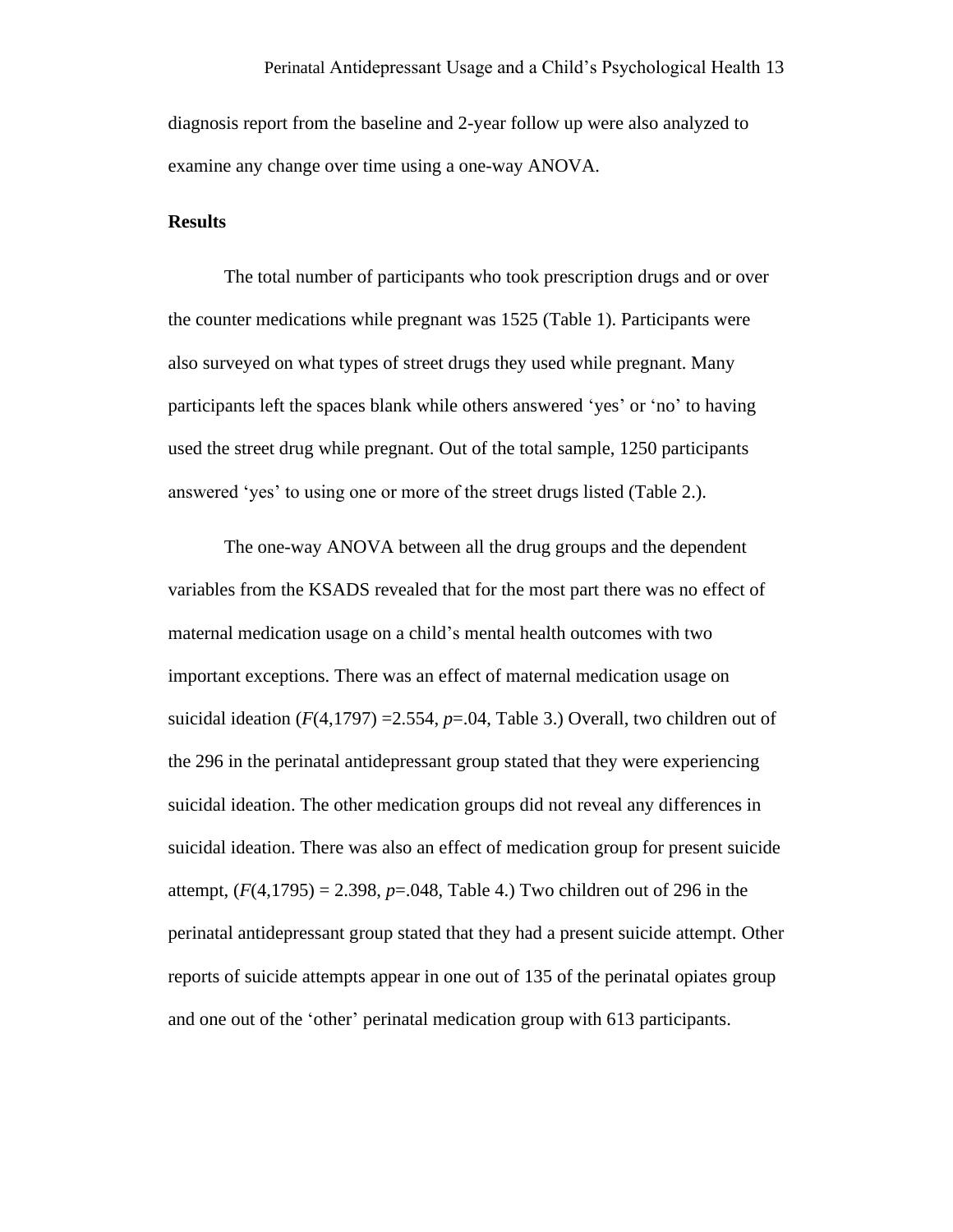In addition, we examined the change in KSADS mental health scores from baseline to year two and found that there was an increase in mental health diagnoses for every variable on the KSADS (smallest t (18302)=335.07, *p*<.001).

#### **Discussion**

We hypothesized that the offspring of childbearing people who took antidepressants during pregnancy would report more negative mental health issues in early adolescence compared to the offspring of childbearing people who did not take antidepressants during pregnancy. The data showed that there was no effect of maternal medication usage on the majority of the mental health measures on the KSADS in children aged nine to 12 years old.

When the medication groups and mental health outcomes were analyzed together, for the majority of the measures there was no effect of maternal perinatal medication use on their children's mental health with two important exceptions. We did find an effect of medication group that was specific to the participants who took antidepressants and their children's mental health outcomes measured at baseline in two of the measures on the KSADS. These variables were present suicide attempts and suicidal ideation. This is an important finding however, when we examined the number of suicide attempts at ages 9 and 10 there were two children in the antidepressant group reported present suicide attempts. In addition, there was one child in the opiate group and one child in the 'other' drug group also reported present suicide attempts. There were no differences found between these groups and the overall numbers endorsed in the sample were low. In addition, two children in the antidepressant group were also found to have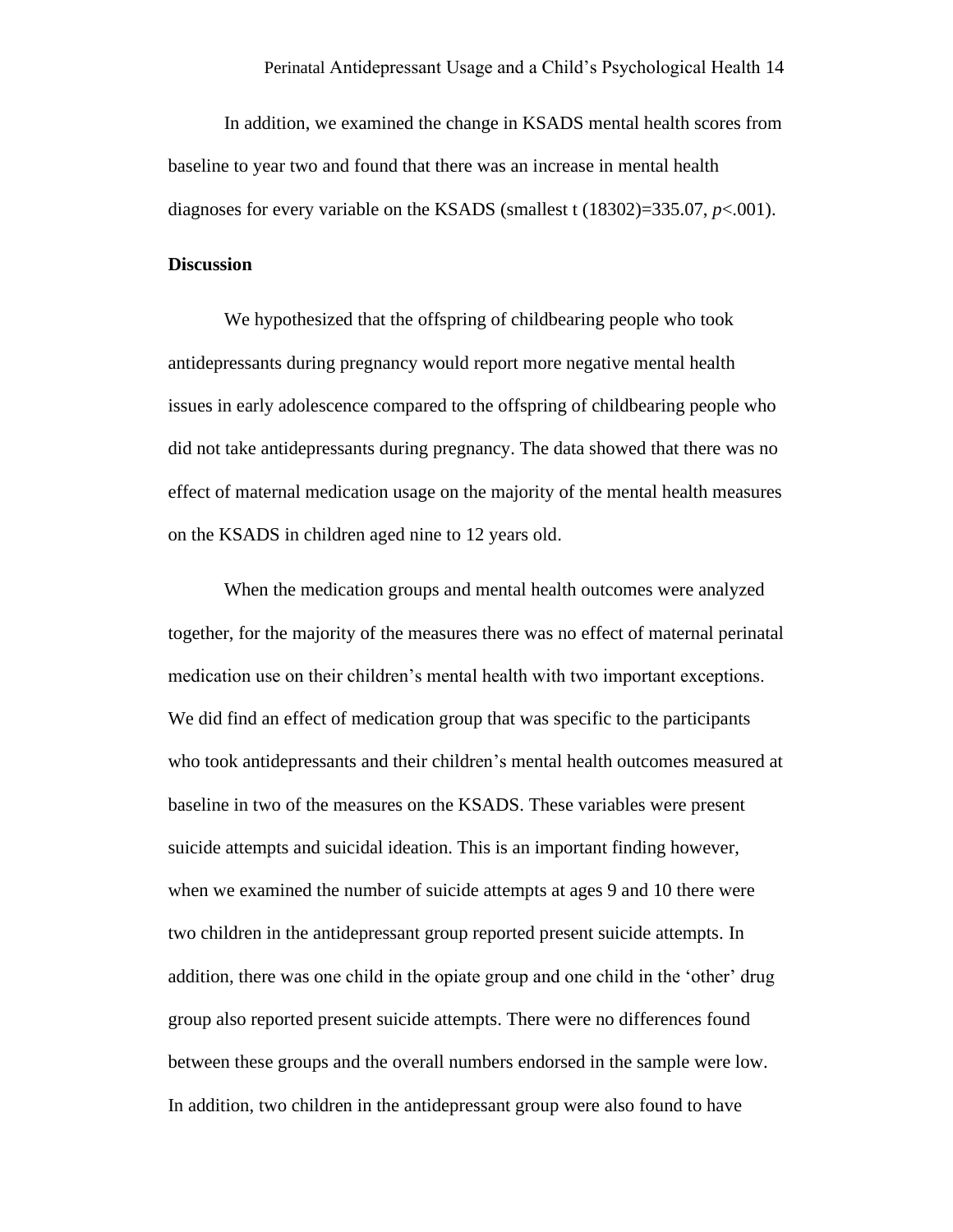suicidal ideation. We examined these responses and found that they were from four different children for the two significant suicide relevant variables. If a child endorsed any suicide attempts and any reports of suicidal ideation the investigators were automatically contacted and appropriate assessments, interventions, and referrals were made. Regarding the current thesis study, there were no higher reports of suicide attempts in the perinatal antidepressant group compared to the other groups. It is important to recognize the seriousness of any number of children reporting a suicide attempt or suicidal ideation, but these reports are most likely not the result of the perinatal medication and may be a result of external or confounding variables. This may consist of the child's living environment and even extend to what the mother was doing or eating while pregnant.

There was also an attempt to examine the change in symptom and diagnosis report over time across medication groups using a repeated measures ANOVA and no significant effects were found for time or drug group. However, the low number of reported suicides attempts likely explains this finding. Overall, the hypothesis was not supported because there was no significant relationship between diagnosis and perinatal medication usage.

From the baseline KSADS diagnosis and symptoms report to the two year follow up there was an increase in diagnoses across the entire sample in every variable. However, it is difficult to tell how many children were displaying a new diagnosis compared to or in addition to existing mental health issues. This increase in mental health symptoms may be due to the onset of puberty in the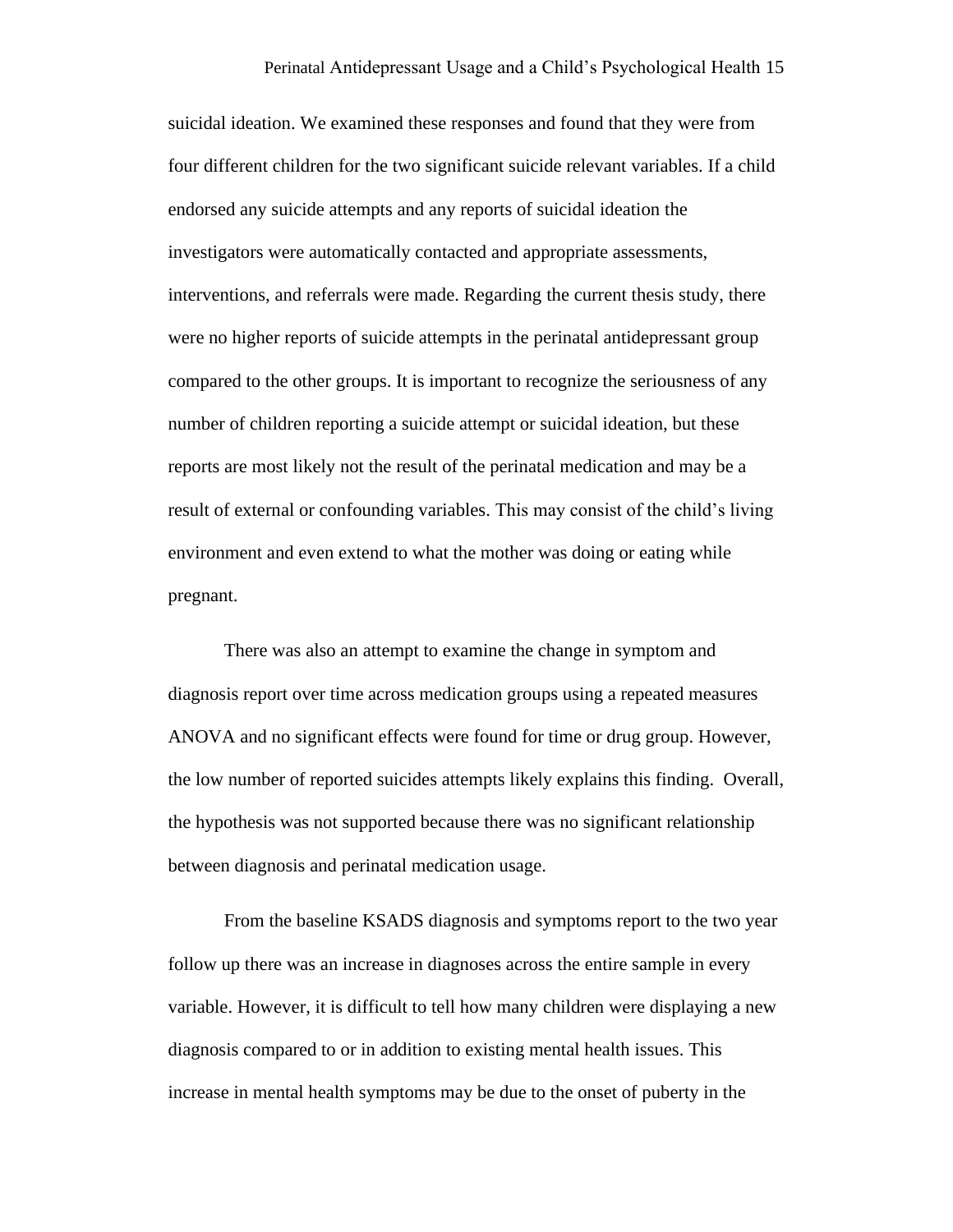teenager participants. The onset of puberty typically occurs at age 8.0 to 14.9 years for females and from age 9.7 to 14.1 years for males (Lee, 1980). Onset of puberty is usually considered to coincide with the last major step in brain development which is the elimination of some 40% of neuronal synapses (Saugstad, 1989). The ABCD study did examine the effects of puberty but those data were not examined here. The onset of puberty brings an increase in hormones thus leading to fluctuations in mood thus causing the onset of mood disorders to begin around puberty (Saugstad, 1989).

Currently, doctors suggest terminating antidepressant usage while pregnant and there is evidence that discontinuing or continuing antidepressant use without dosage modification during pregnancy was associated with an increased risk of depression during the remaining gestational period (Bérard et al., 2019). Because of the gap in awareness and understanding that exists in the research area and the public realm, many people who give birth still suffer from depression and anxiety while pregnant which causes more severe and longer lasting changes in the child (Rahman, et al., 2007). If the child-carrier experiences depression while pregnant there is a greater chance their child will have a low birth weight (Rahman, et al., 2007). Low birth weight is a significant issue in developing countries and depression in the childbearing parent might be a valid screening method for potential low birth weight in a child (Kiess, et al., 2009). Currently, doctors and researchers have difficulty evaluating the evidence of whether patients should take antidepressants during the perinatal period for mood disorders because of the lack studies focusing on this issue.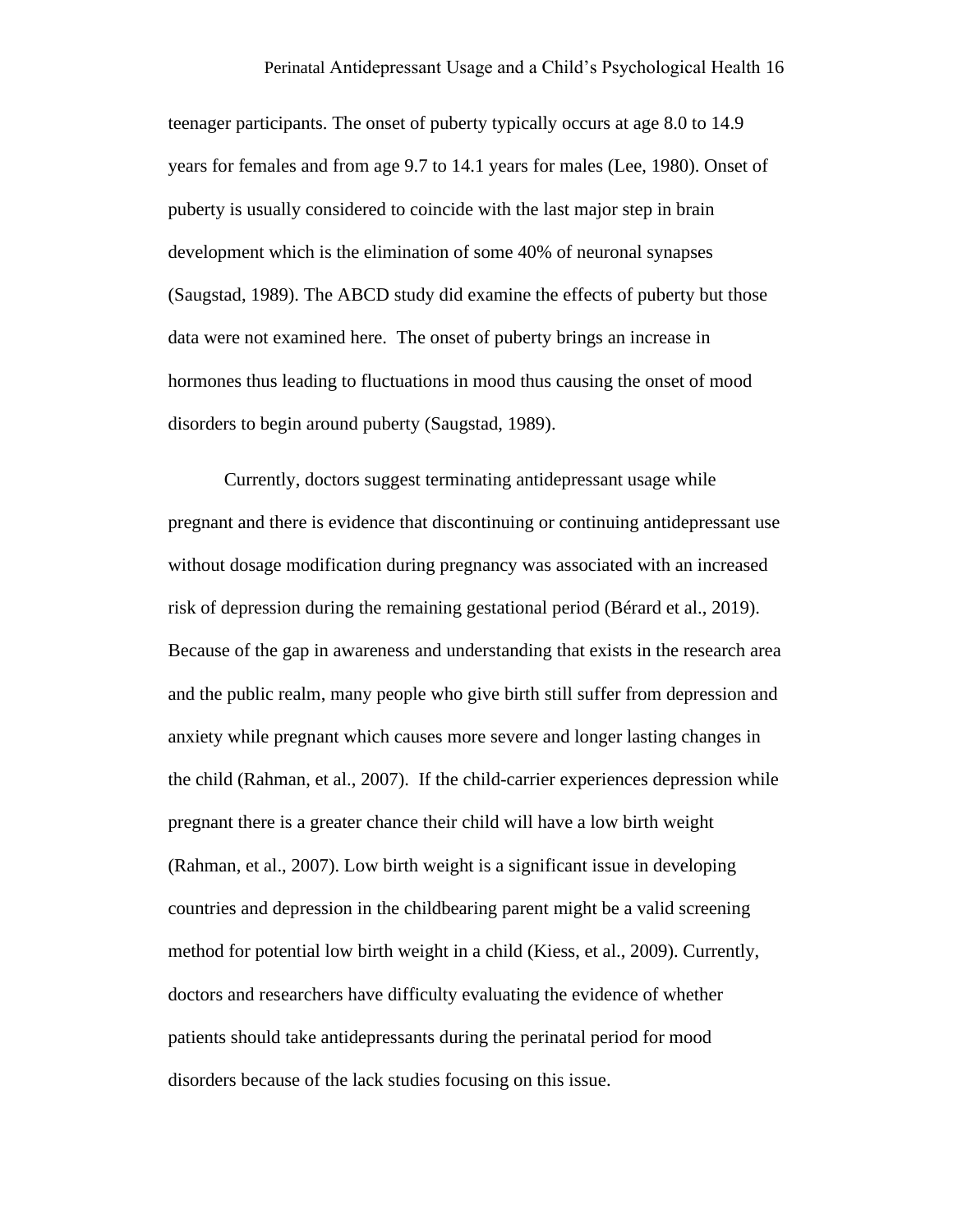There are positives and negatives to taking antidepressants during pregnancy. Untreated depression during pregnancy is a risk for the childbearing parent and the child because there is an increase in the risk of intrauterine growth restriction, low birth weight, and maternal-child relation disturbances (Dubovicky, et al., 2017). Some research has shown that treating depression during pregnancy and breastfeeding also represents a risk for the developing child because SSRI/ SNRI antidepressants can cross the placenta, the blood-brain barrier and pass into the milk, thus increasing the levels of monoamines in the brain which influences development (Dubovicky, et al., 2017). However, perinatal antidepressant usage did not have a significant effect on the child's development. The Dubovicky et al. findings show that perinatal antidepressant usage has no effect on a child's mental health at age 9 through 14. However, this study only examined newborns and animal models opening the discussion for perinatal antidepressant usage on adolescents.

Future research should examine differences between perinatal antidepressant usage and untreated perinatal depression. One can examine whether there is a difference in the child's mental health depending on whether the perinatal depression was treated or not. Current studies have shown that untreated depression can harm the child bearer, the fetus, and the newborn (Dubovicky, et al., 2017). These same studies have shown that treated depression during pregnancy and breastfeeding can also be a risk for the developing fetus and neonate because of the increase in level of monoamines caused by the SSRI/ SNRI antidepressants crossing the placenta, the blood-brain barrier and passing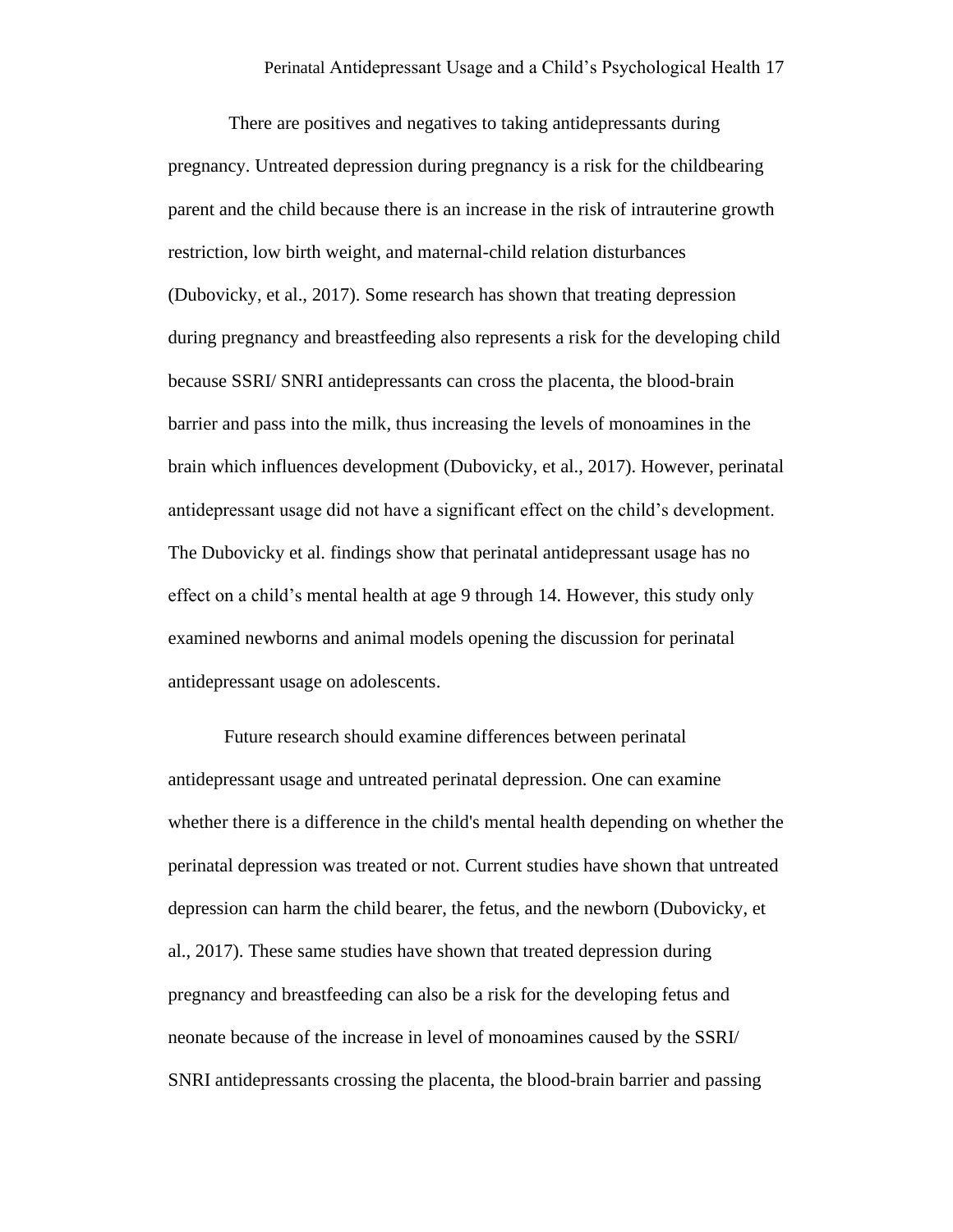into the milk (Dubovicky, et al., 2017). There are no studies weighing which is the lesser of the two evils: treated or untreated perinatal depression. It is an issue that pregnant people with mood disorders must consider for the health of their unborn child. Decisions regarding perinatal antidepressant usage must be made on a case-to-case basis.

In addition, studies examining depression and antidepressants during pregnancy should also measure S100B protein levels in-utero for untreated perinatal depression versus treated perinatal depression. Levels of S100B protein in the children at ages 10-14 years should be examined as well. This will allow researchers to investigate the lasting biological effects of perinatal antidepressant usage at a molecular level. However, there is the chance that these levels may not remain high for an entire decade. Examining S100B protein levels in infants may be the first step in this research.

Future clinical research is needed to help provide physicians and their patients with more accurate guidance on how to appropriately treat childbearing people during pregnancy with mood disorders to protect the health of the parent and child. By investigating mood in children whose birthing parent was prescribed antidepressants during pregnancy compared to those who were not will help determine if there are potential dangers to a child later in life. The goal is to eventually increase the safety surrounding physical and mental health during pregnancy for the childbearing person and their children.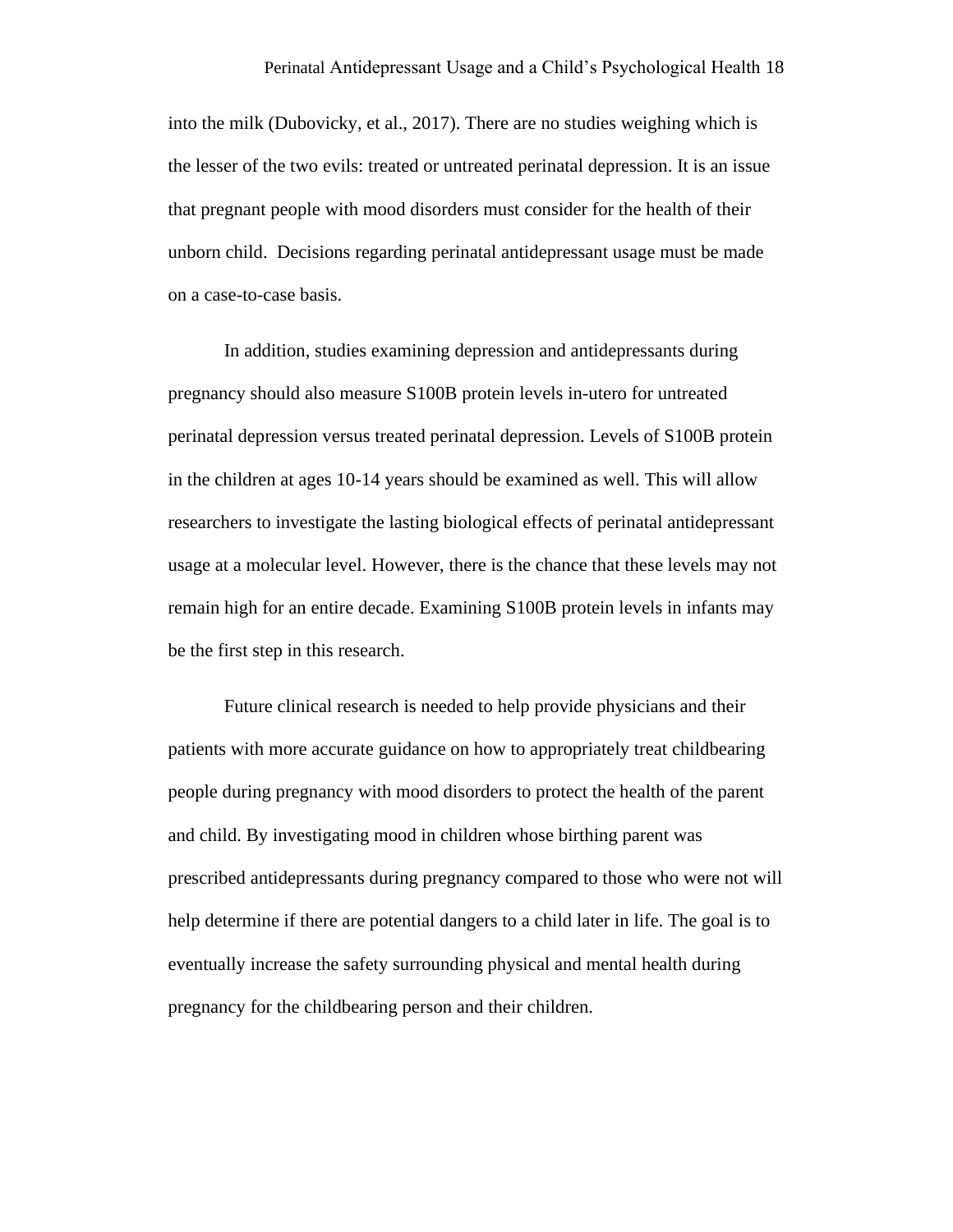#### References

- Bellissima, V., Visser, G. H., Ververs, T., Pluchinotta, F., Varrica, A., Baryshnikova, E., … Gazzolo, D. (2020). Antenatal maternal antidepressants drugs treatment affects S100B levels in maternal-fetal biological fluids in a dose dependent manner. *Clinica Chimica Acta*, 501, 20–26. doi: 10.1016/j.cca.2019.11.027
- Bokesch, P. M., Appachi, E., Cavaglia, M., Mossad, E., & Mee, R. B. (2002). A Glial-Derived Protein, S100B, in Neonates and Infants with Congenital Heart Disease: Evidence for Preexisting Neurologic Injury. *Anesthesia & Analgesia*, 95(4), 889–892. doi: 10.1097/00000539-200210000-00018
- Burt, V. K., & Quezada, V. (2009). Mood Disorders in Women: Focus on Reproductive Psychiatry in the 21st Century. *Journal of Population Therapeutics and Clinical Pharmacology, 16*(1). doi:10.22374/1710-6222
- Burt VK and Stein K. Chapter 39. Treatment of Women. In The American Psychiatric Textbook of Psychiatry, fifth edition, 2008. Eds. RE Hales, SC Yudofsky, and GD Gabbard, American Psychiatric Press, Inc. Wash. DC.
- Cohen, L. S., Viguera, A. C., Bouffard, S. M., Nonacs, R. M., Morabito, C., Collins, M. H., & Ablon, J. S. (2001). Venlafaxine in the Treatment of Postpartum Depression. *The Journal of Clinical Psychology* , *62*(8), 592– 596. doi: 10.4088/jcp.v62n0803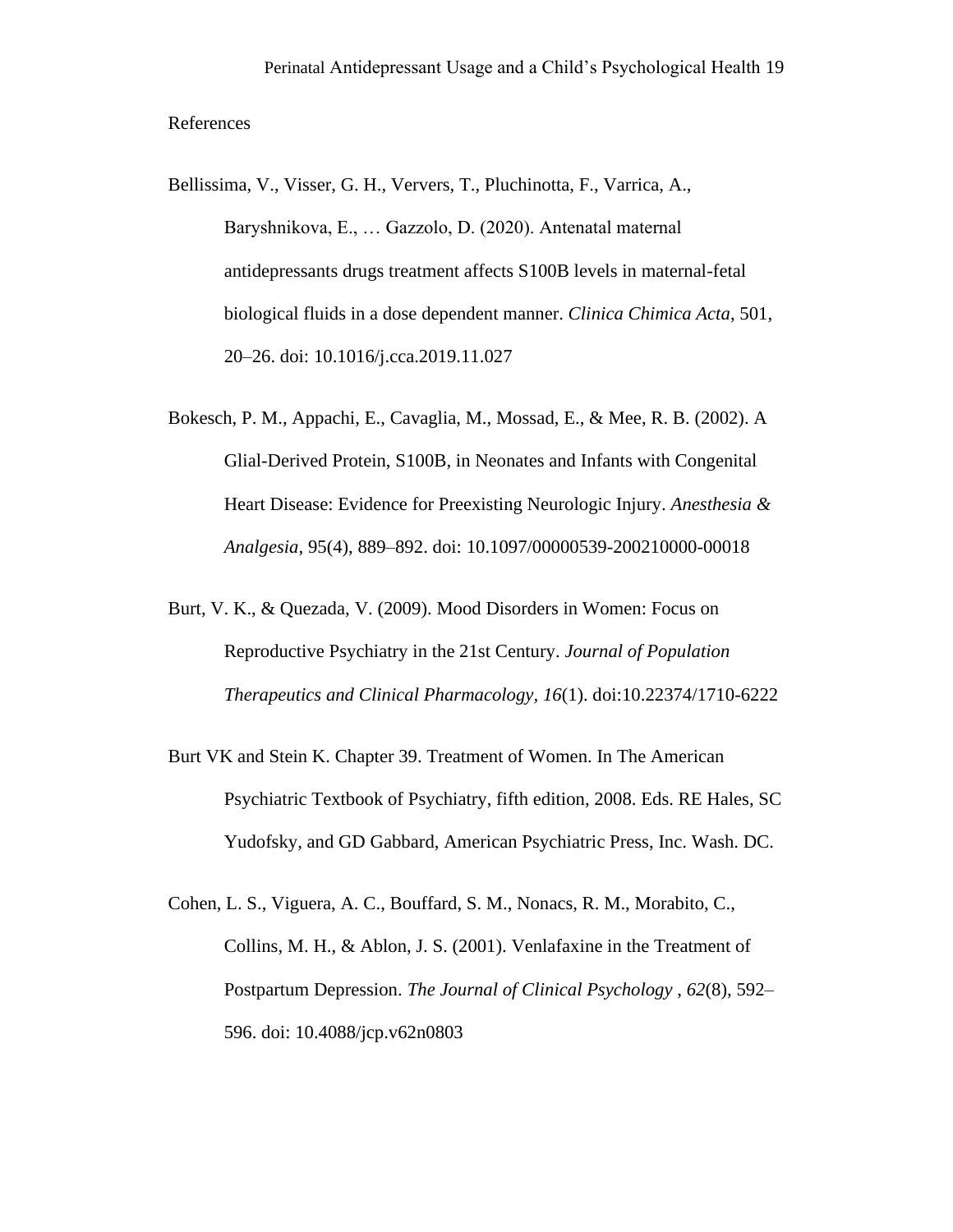Deave, T., Heron, J., Evans, J. and Emond, A. (2008), The impact of maternal depression in pregnancy on early child development. BJOG: *An International Journal of Obstetrics & Gynaecology*, 115: 1043-1051. doi[:10.1111/j.1471-0528.2008.01752.x](https://doi.org/10.1111/j.1471-0528.2008.01752.x)

Dubovicky, M., Belovicova, K., Csatlosova, K., & Bogi, E. (2017). Risks of using SSRI / SNRI antidepressants during pregnancy and lactation. *Interdisciplinary toxicology*, 10(1), 30–34. doi:10.1515/intox-2017-0004

E. Tskitishvili, Y. Komoto, K. Temma-Asano, S. Hayashi, Y. Kinugasa, H. Tsubouchi, M. Song, T. Kanagawa, K. Shimoya, Y. Murata, S100B protein expression in the amnion and amniotic fluid in pregnancies complicated by pre-eclampsia, *Molecular Human Reproduction*, Volume 12, Issue 12, December 2006, Pages 755–761,

<https://doi.org/10.1093/molehr/gal083>

- Jones, I., Cantwell, R., & on behalf of the Nosology Working Group Perinatal Section, R. C. of P. (2010). The classification of perinatal mood disorders—suggestions for DSMV and ICD11. *Archives of Women's Mental Health*, *13*(1), 33–36.<https://doi.org/10.1007/s00737-009-0122-1>
- Kaufman, J., Birmaher, B., et al., 2013. KSADS-PL. Yale University, New Haven, CT.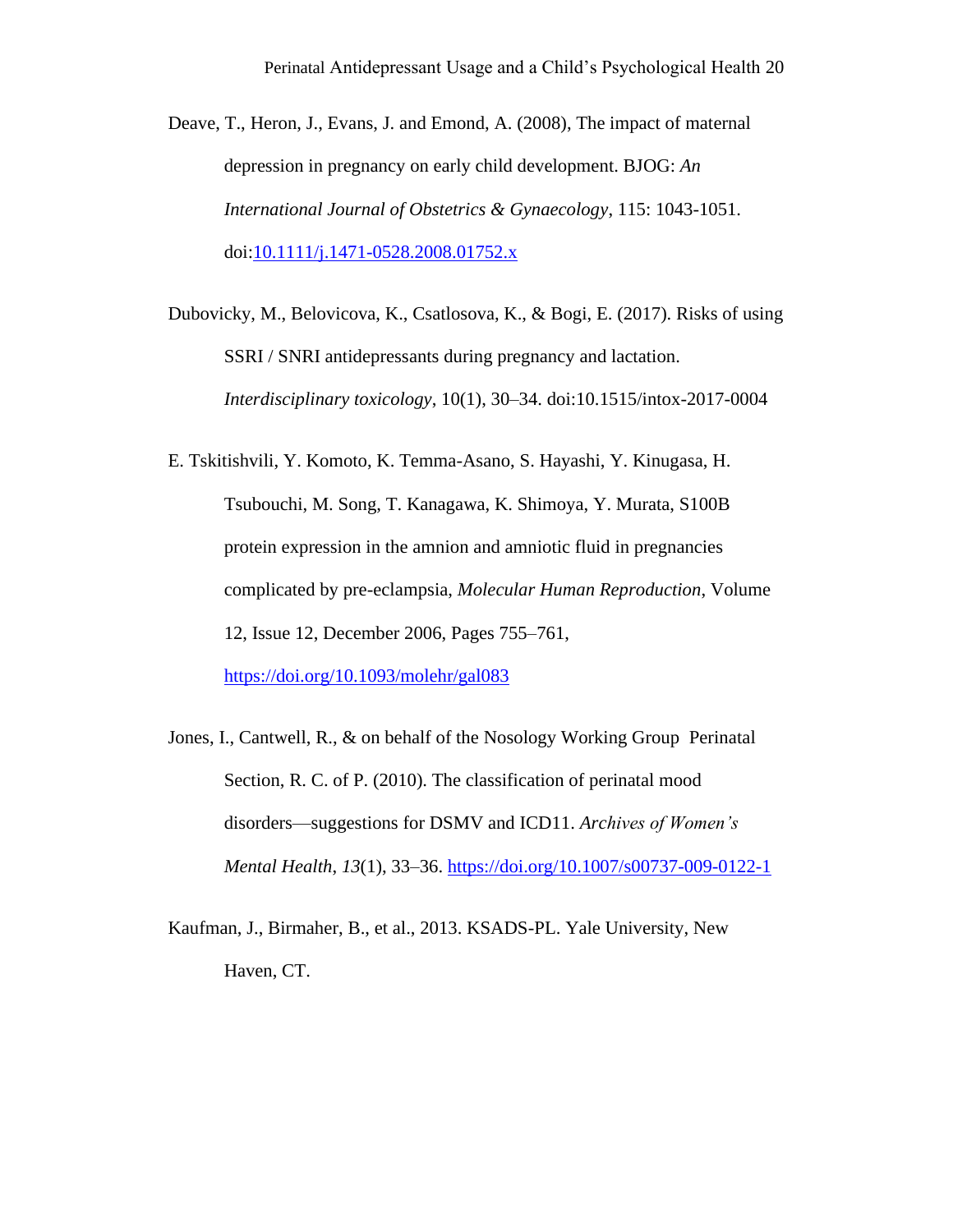- Kiess W, Chernausek SD, Hokken-Koelega ACS (eds): Small for Gestational Age. Causes and Consequences. Pediatr Adolesc Med. Basel, Karger, 2009, vol 13, pp 148-162.<https://doi.org/10.1159/000165998>
- Lee, E. W., Denison, F. C., Hor, K., & Reynolds, R. M. (2016). Web-based interventions for prevention and treatment of perinatal mood disorders: a systematic review. *BMC Pregnancy and Childbirth*, *16*(1), 38. <https://doi.org/10.1186/s12884-016-0831-1>
- Lee, P. A. (1980). Normal ages of pubertal events among American males and females*. Journal of Adolescent Health Care, 1*(1), 26–29. [https://doi.org/10.1016/S0197-0070\(80\)80005-2](https://doi.org/10.1016/S0197-0070(80)80005-2)
- Michaud CM, Murray CJL, et al. Burden of disease implications for future research. JAMA.. 2001;285:535-539.
- Nulman, I., Rovet, J., Stewart, D. E., Wolpin, J., Pace-Asciak, P., Shuhaiber, S., & Koren, G. (2002). Child Development Following Exposure to Tricyclic Antidepressants or Fluoxetine Throughout Fetal Life: A Prospective, Controlled Study. *American Journal of Psychiatry*, *159*(11), 1889–1895. doi: 10.1176/appi.ajp.159.11.1889
- Nordeng, H., Marleen M. H. J. Van Gelder, Spigset, O., Koren, G., Einarson, A., & Eberhard-Gran, M. (2012). Pregnancy Outcome After Exposure to Antidepressants and the Role of Maternal Depression. *Journal of Clinical Psychopharmacology*, *32*(2), 186–194. doi: 10.1097/jcp.0b013e3182490eaf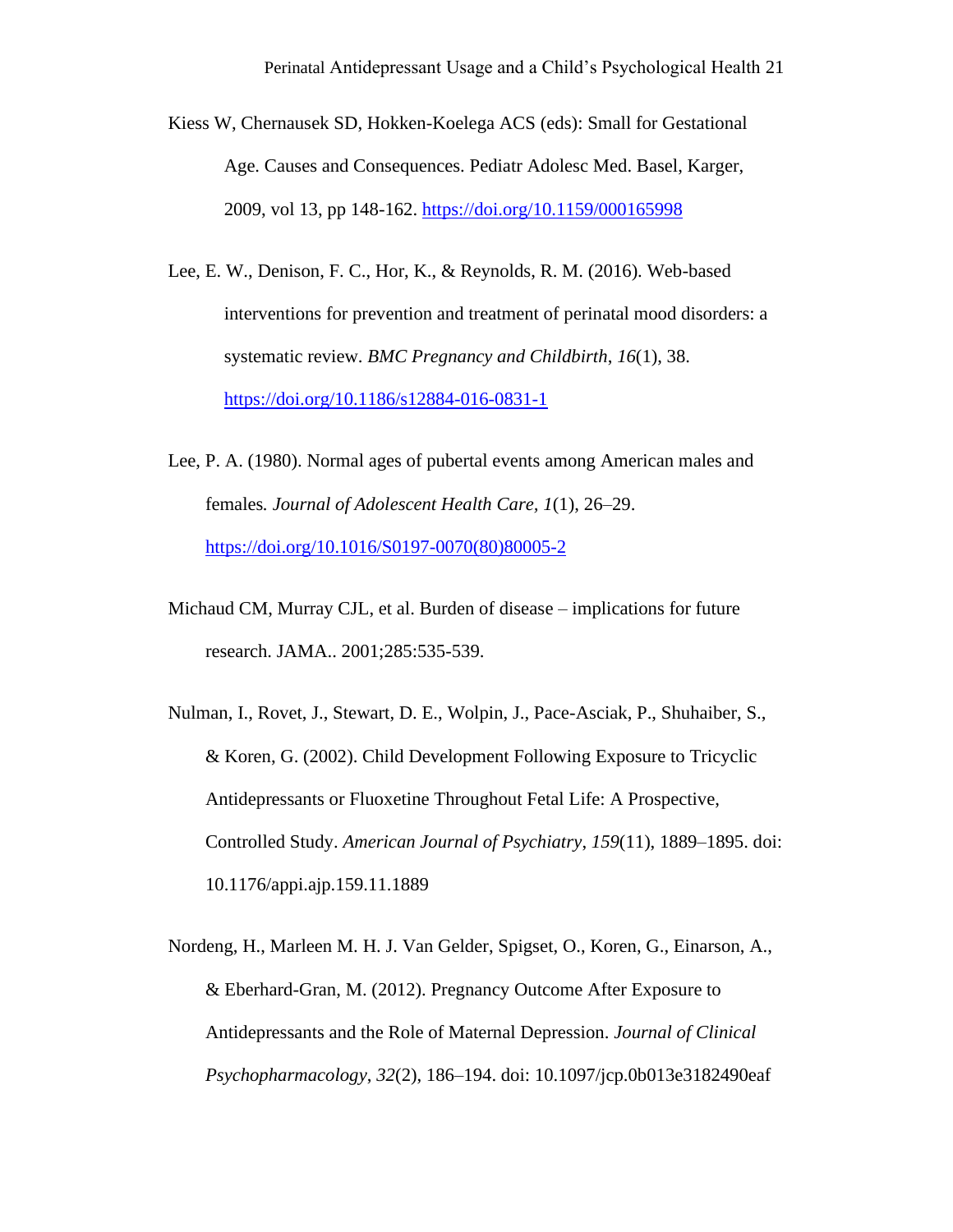O'Hara, M. W., Zekoski, E. M., Philipps, L. H., & Wright, E. J. (1990). Controlled prospective study of postpartum mood disorders: Comparison of childbearing and nonchildbearing women. *Journal of Abnormal Psychology, 99*(1), 3–15. [https://doi.org/10.1037/0021-843X.99.1.3](https://psycnet.apa.org/doi/10.1037/0021-843X.99.1.3)

Rahman, A., Bunn, J., Lovel, H., & Creed, F. (2007). Association between antenatal depression and low birthweight in a developing country. *Acta psychiatrica Scandinavica*, 115(6), 481–486. doi:10.1111/j.1600- 0447.2006.00950.x

Rayen, I., Steinbusch, H. W., Charlier, T. D., & Pawluski, J. L. (2013). Developmental fluoxetine exposure and prenatal stress alter sexual differentiation of the brain and reproductive behavior in male rat offspring. *Psychoneuroendocrinology*, *38*(9), 1618–1629. doi: 10.1016/j.psyneuen.2013.01.007

- Robertson E, Jones I, Haque S, Holder R, Craddock N (2005) Risk of puerperal and non-puerperal recurrence of illness following bipolar affective puerperal (post-partum) psychosis. *Br J Psychiatry* 186:258–259
- Saugstad, L. F. (1989). Mental illness and cognition in relation to age at puberty: A hypothesis. *Clinical Genetics*, *36*(3), 156–167. <https://doi.org/10.1111/j.1399-0004.1989.tb03182.x>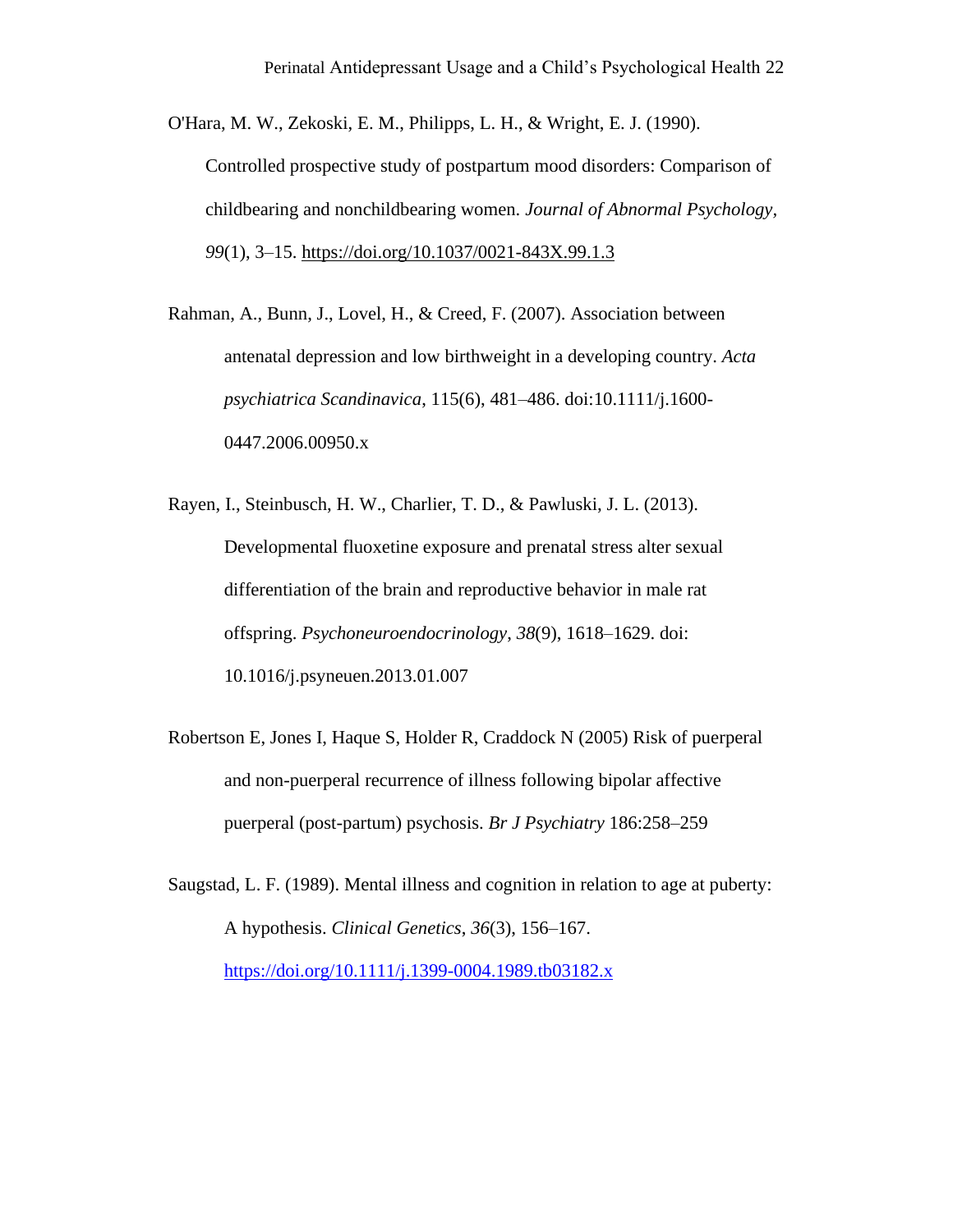- Schroeter, M. L., Sacher, J., Steiner, J., Schoenknecht, P., & Mueller, K. (2013). Serum S100B represents a new biomarker for mood disorders. *Current drug targets*, *14*(11), 1237–1248. doi:10.2174/13894501113149990014
- Thelin, E. P., Nelson, D. W., & Bellander, B. M. (2017). A review of the clinical utility of serum S100B protein levels in the assessment of traumatic brain injury. *Acta neurochirurgica*, 159(2), 209–225. doi:10.1007/s00701-016- 3046-3
- Townsend, L., Kobak, K., Kearney, C., Milham, M., Andreotti, C., Escalera, J., Alexander, L., Gill, M. K., Birmaher, B., Sylvester, R., Rice, D., Deep, A., & Kaufman, J. (2020). Development of Three Web-Based Computerized Versions of the Kiddie Schedule for Affective Disorders and Schizophrenia Child Psychiatric Diagnostic Interview: Preliminary Validity Data. *Journal of the American Academy of Child & Adolescent Psychiatry*, *59*(2), 309–325.<https://doi.org/10.1016/j.jaac.2019.05.009>
- Wood, S. (2020, January). Perinatal Mood and Anxiety Disorders: Incidence, Implications, and Interventions. *Psychiatry Grand Rounds*. Burlington.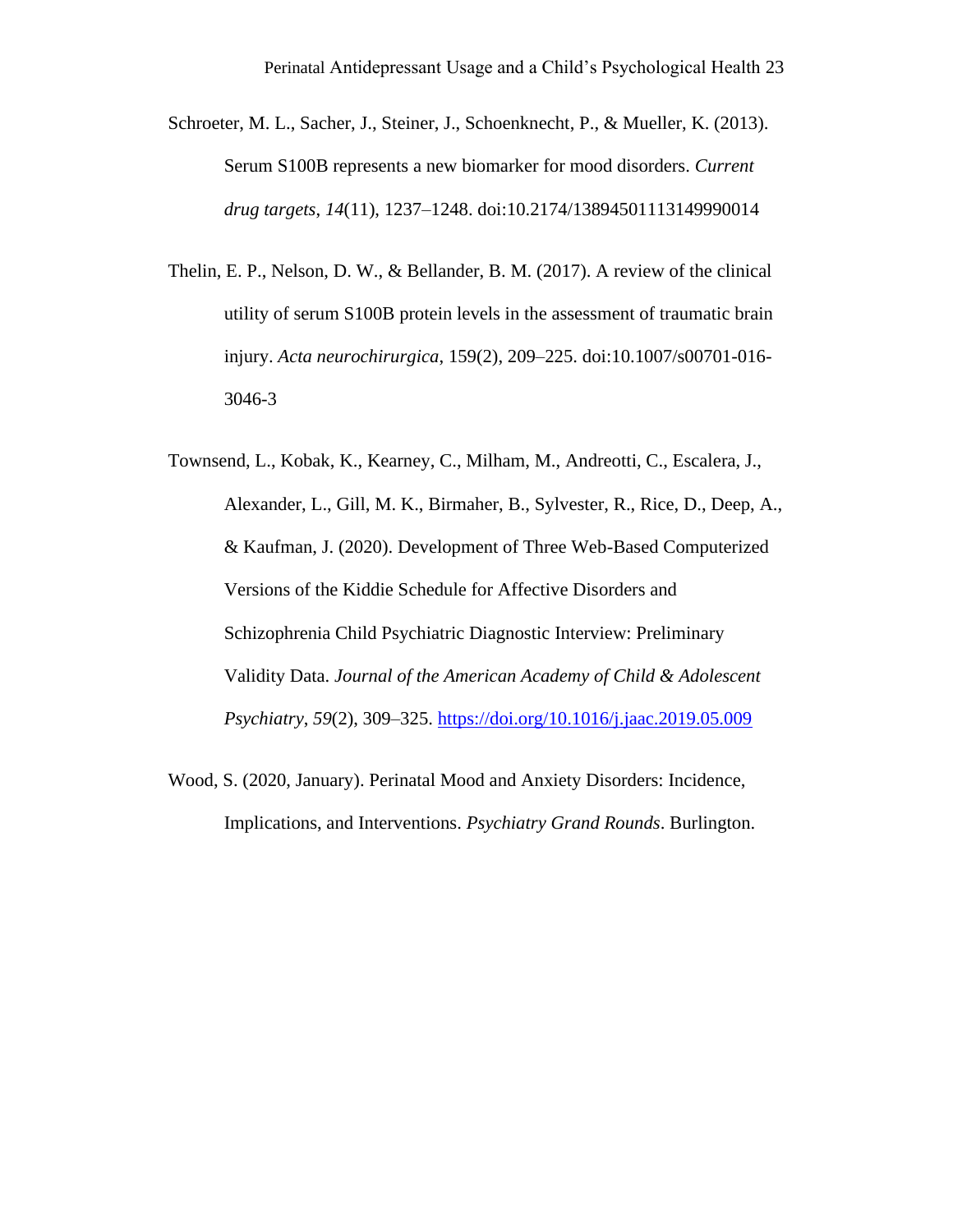**Tables:**

Table 1. The total participants who have taken specified medication classes while pregnant. The opiate and stimulant drug classes only include pregnant people who took these medications as prescribed. Hormonal drugs include any kind of hormones. The other category is made of any drug that does not full under the other four categories which includes bipolar drugs. The reasons for taking these drugs were not included.

| Drug (prescribed/over the counter) | <b>Total Users While Pregnant (n)</b> |
|------------------------------------|---------------------------------------|
| Antidepressant                     | 304                                   |
| Opiate                             | 137                                   |
| <b>Stimulant</b>                   | $\overline{\mathbf{4}}$               |
| Hormonal                           | 463                                   |
| <b>Other</b>                       | 617                                   |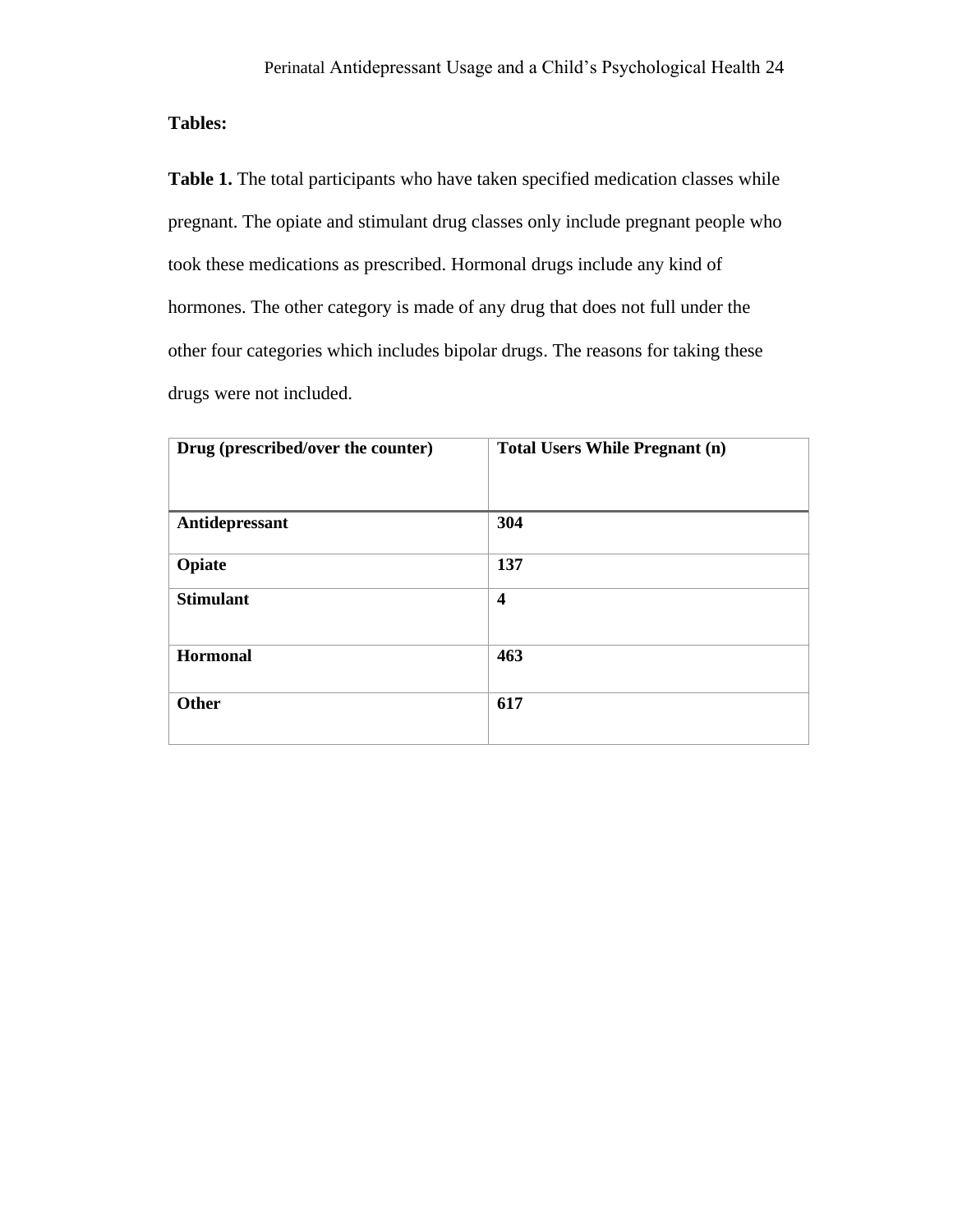**Table 2.** The total participants that have taken one of the following street drugs

listed (not prescription drugs) while pregnant.

| Drug (Prescribed/over the counter) | <b>Total User While Pregnant (n)</b> |
|------------------------------------|--------------------------------------|
| <b>Tobacco</b>                     | 620                                  |
| <b>Alcohol</b>                     | 315                                  |
| Marijuana                          | 245                                  |
| <b>Cocaine/Crack</b>               | 51                                   |
| <b>Heroin/Morphine</b>             | 19                                   |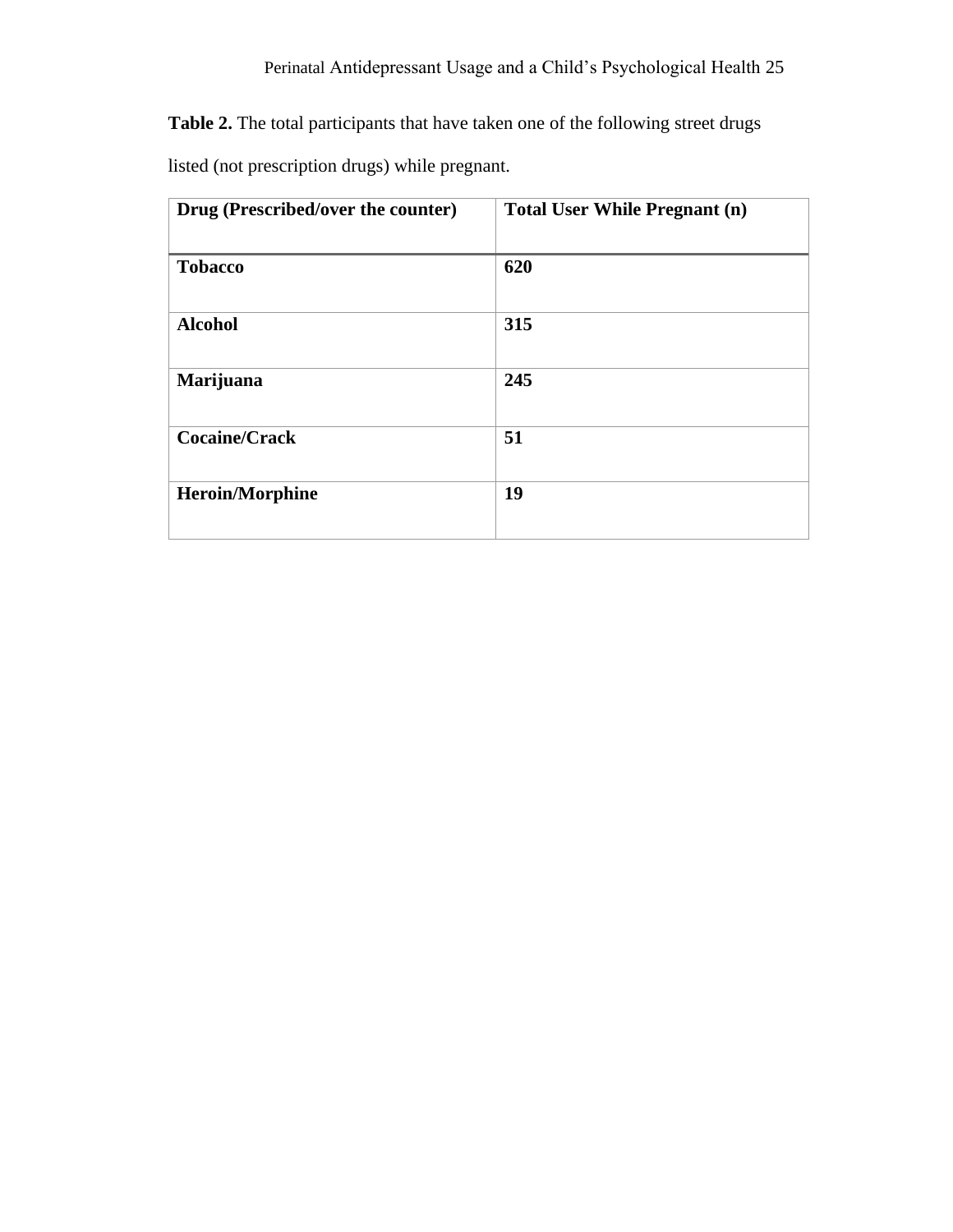**Table 3.** Suicidal Ideation Active Intent Present. For the baseline assessment and the medication class there was a significant relationship for suicidal ideation active intent present  $(F(4, 1797) = 2.554, p = .04$ .

| <b>Medication Class</b> | <b>Suicidal Ideation</b><br><b>Active Intent</b><br>Present $(0 = no)$<br>or $1 = yes$ ) | <b>Frequency</b> | <b>Precent</b> |
|-------------------------|------------------------------------------------------------------------------------------|------------------|----------------|
| Antidepressants         | 0                                                                                        | 294              | 99.3           |
|                         |                                                                                          | $\overline{2}$   | 0.7            |
|                         | <b>Total</b>                                                                             | 296              | <b>100</b>     |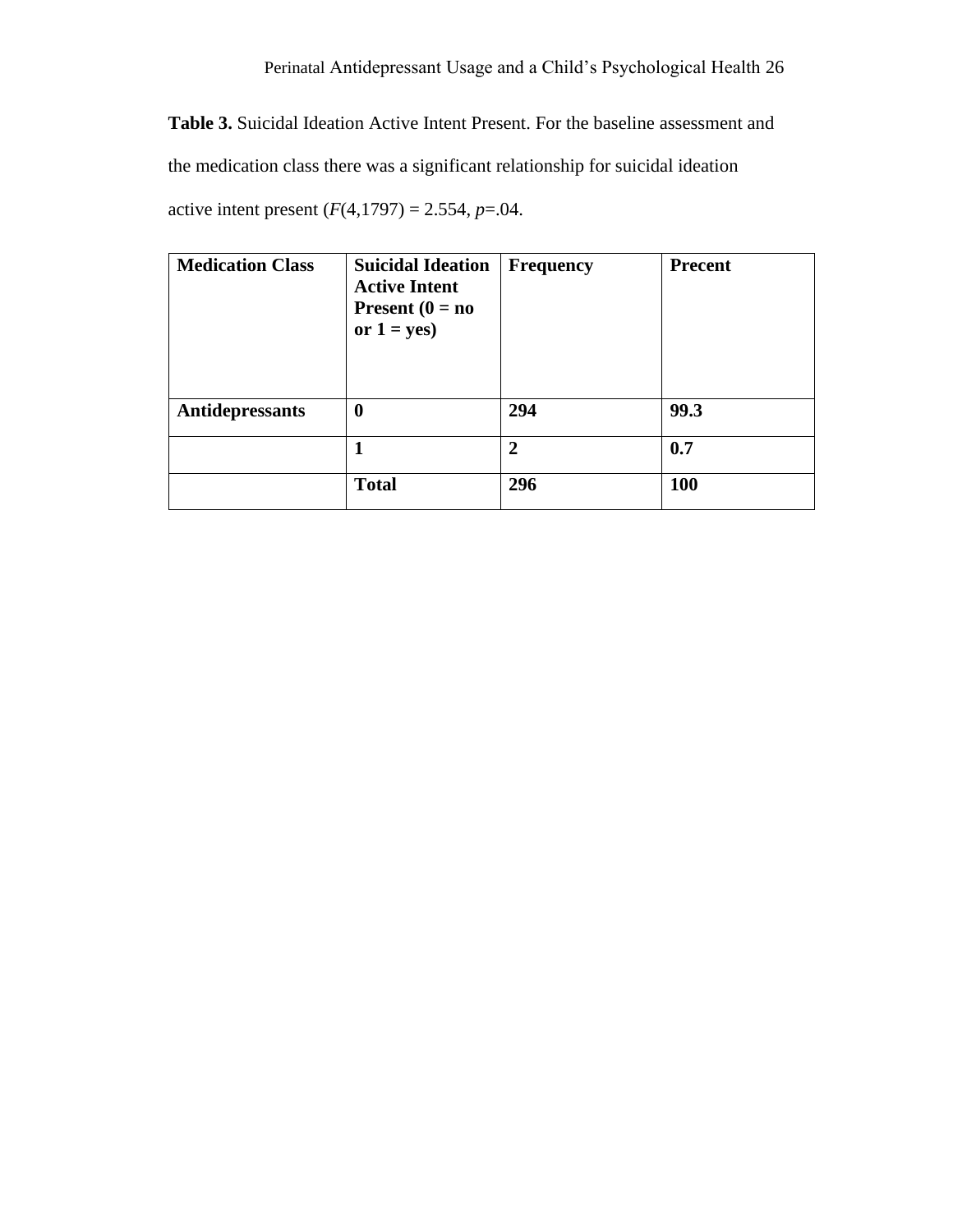**Table 4**. Suicide Attempt Present. For the baseline assessment and the medication class there was a significant relationship for suicide attempt present  $(F(4,1795)) =$ 2.398, *p*=0.048). Any medication class not included had no reports of suicide attempts.

| <b>Medication Class</b> | <b>Suicide Attempt</b><br>Present $(0 = no$<br>or $1 = yes$ ) | <b>Frequency</b> | <b>Precent</b> |
|-------------------------|---------------------------------------------------------------|------------------|----------------|
| Antidepressants         | $\boldsymbol{0}$                                              | 294              | 99.3           |
|                         | 1                                                             | $\overline{2}$   | 0.7            |
|                         | <b>Total</b>                                                  | 296              | <b>100</b>     |
| <b>Opiates</b>          | $\bf{0}$                                                      | 134              | 99.3           |
|                         | $\mathbf{1}$                                                  | $\mathbf{1}$     | 0.7            |
|                         | <b>Total</b>                                                  | 135              | 100            |
| <b>Other</b>            | $\boldsymbol{0}$                                              | 612              | 99.8           |
|                         | $\mathbf{1}$                                                  | $\mathbf{1}$     | 0.2            |
|                         | <b>Total</b>                                                  | 613              | <b>100</b>     |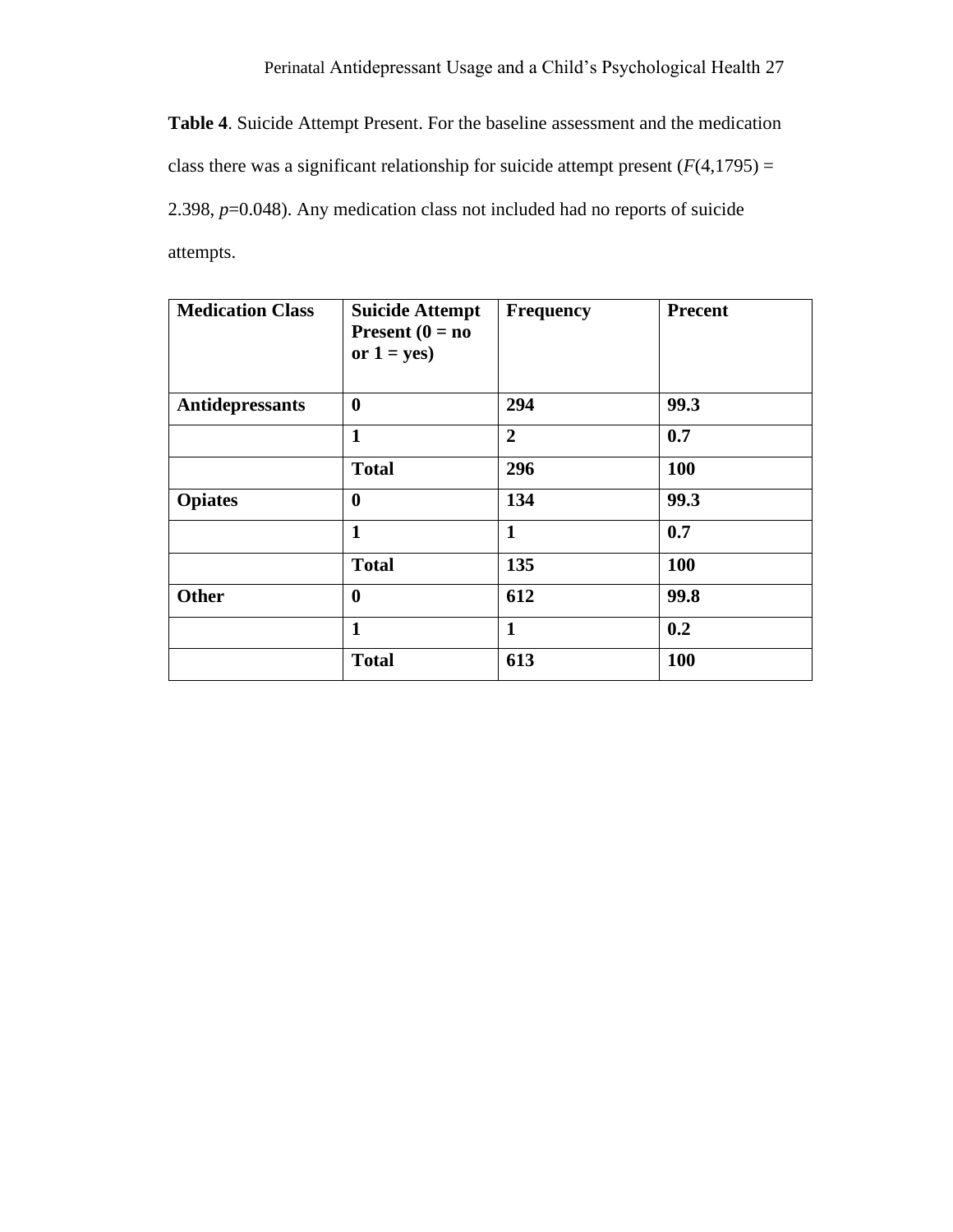**Table 5.** The total number of participants indicating symptoms present on the KSADS during baseline and the 2 year follow up.

| <b>Diagnosis</b>                                      | <b>Baseline</b>  | Year <sub>2</sub>       |
|-------------------------------------------------------|------------------|-------------------------|
|                                                       | (n)              | (n)                     |
| Bipolar I Disorder, current episode manic             | 5                | 8                       |
| Bipolar I Disorder, current episode depressed         | 3                | 6                       |
| <b>Bipolar I Disorder, currently hypomanic</b>        | $\boldsymbol{2}$ | $\mathbf{1}$            |
| Bipolar I Disorder, most recent past episode          | 49               | 157                     |
| manic                                                 |                  |                         |
| Bipolar I Disorder, most recent past episode          | 8                | 19                      |
| depressed                                             |                  |                         |
| <b>Bipolar II Disorder, currently hypomanic</b>       | $\overline{2}$   | $\mathbf{1}$            |
| <b>Bipolar II Disorder, currently depressed</b>       | 1                | $\overline{\mathbf{4}}$ |
| Bipolar II Disorder, most recent past hypomanic       | 21               | 45                      |
| <b>Unspecified Bipolar and Related Disorder,</b>      | 10               | 22                      |
| current                                               |                  |                         |
| <b>Unspecified Bipolar and Related Disorder, PAST</b> | 111              | 127                     |
| <b>Major Depressive Disorder Present</b>              | 10               | 28                      |
| <b>Major Depressive Disorder, Current, in Partial</b> | $\overline{2}$   | 20                      |
| <b>Remission</b>                                      |                  |                         |
| <b>Major Depressive Disorder, Past</b>                | 54               | 163                     |
| <b>Persistent Depressive Disorder (Dysthymia)</b>     | $\boldsymbol{0}$ | $\bf{0}$                |
| <b>PRESENT</b>                                        |                  |                         |